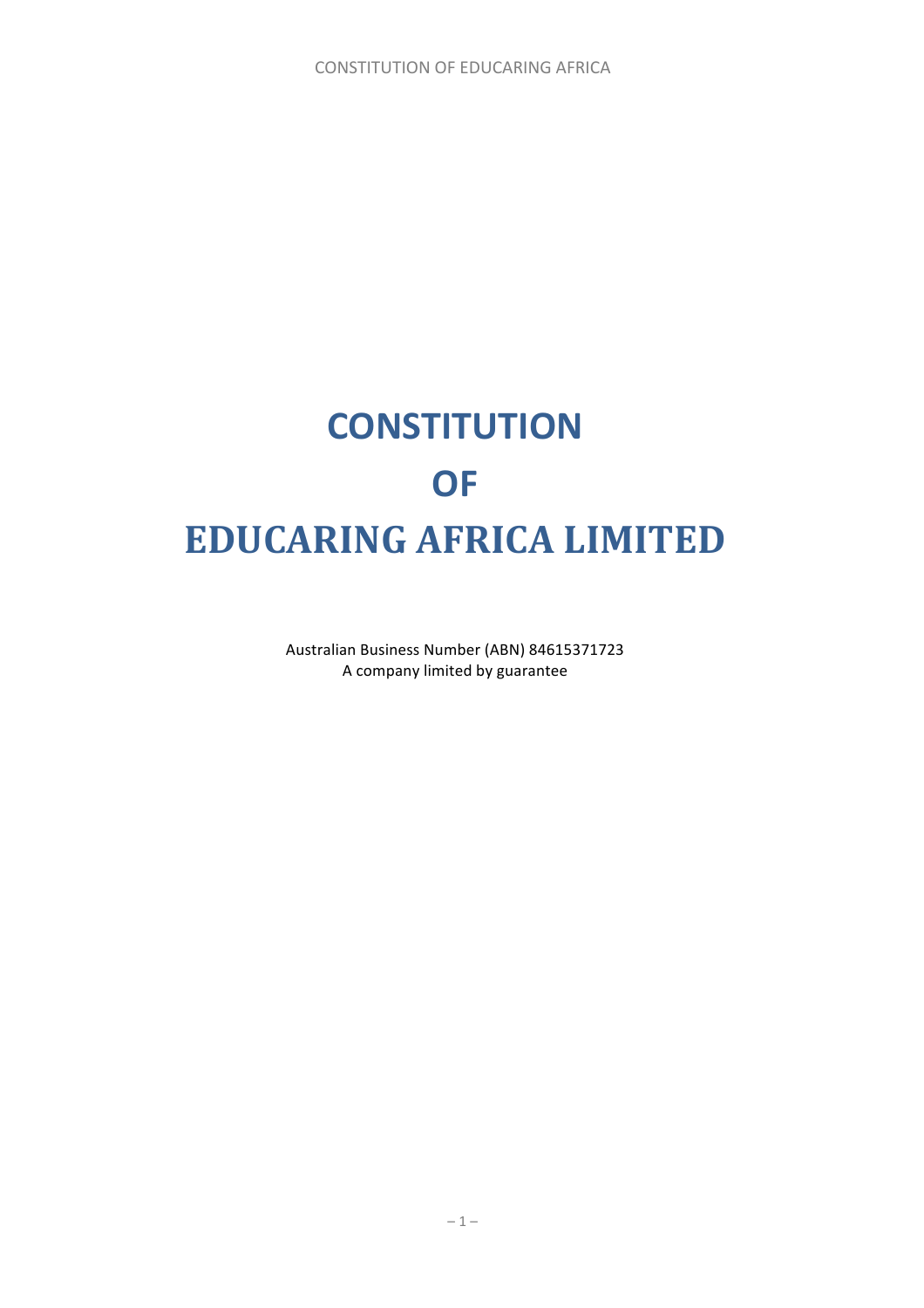# **Table of contents**

# Preliminary

- 1 Name of the company
- 2 Type of company
- 3 Limited liability of members
- 4 The guarantee
- 5 Definitions

# Charitable purposes and powers

- 6 Object
- 7 Powers
- 8 Not-for-profit
- 9 Amending the constitution

# Members

- 10 Membership and register of members
- 11 Who can be a member
- 12 How to apply to become a member
- 13 Directors decide whether to approve membership
- 14 When a person becomes a member
- 15 When a person stops being a member

# Dispute resolution and disciplinary procedures

- 16 Dispute resolution
- 17 Disciplining members

# General meetings of members

- 18 General meetings called by directors
- 19 General meetings called by members
- 20 Annual general meeting
- 21 Notice of general meetings
- 22 Quorum at general meetings
- 23 Auditor's right to attend meetings
- 24 Representatives of members
- 25 Using technology to hold meetings
- 26 Chairperson for general meetings
- 27 Role of the chairperson
- 28 Adjournment of meetings

# Members' resolutions and statements

- 29 Members' resolutions and statements
- 30 Company must give notice of proposed resolution or distribute statement
- 31 Circular resolutions of members

# Voting at general meetings

- 32 How many votes a member has
- 33 Challenge to member's right to vote
- 34 How voting is carried out
- 35 When and how a vote in writing must be held
- 36 Appointment of proxy
- 37 Voting by proxy

# **Directors**

- 38 Number of directors
- 39 Election and appointment of directors
- 40 Election of chairperson
- 41 Term of office
- 42 When a director stops being a director

# Powers of directors

- 43 Powers of directors
- 44 Delegation of directors' powers
- 45 Payments to directors
- 46 Execution of Documents

# Duties of directors

- 47 Duties of directors
- 48 Conflicts of interest

# Directors' meetings

- 49 When the directors meet
- 50 Calling directors' meetings
- 51 Chairperson for directors meetings
- 52 Quorum at directors' meetings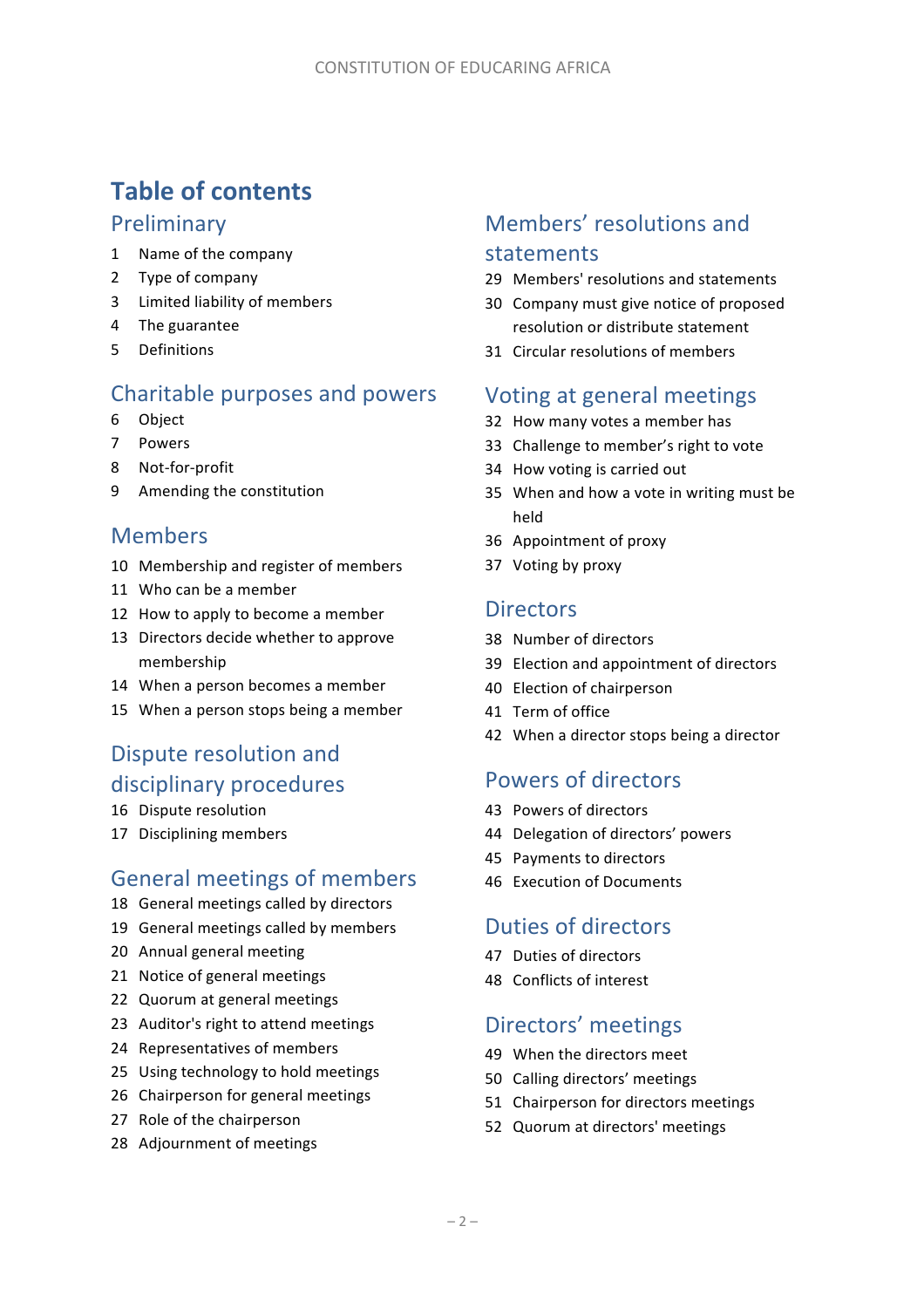- 53 Using technology to hold directors' meetings
- 54 Passing directors' resolutions
- 55 Circular resolutions of directors

# **Secretary**

56 Appointment and role of secretary

# Minutes and records

- 57 Minutes and records
- 58 Financial and related records

# By-laws

59 By-laws

# **Notice**

- 60 What is notice
- 61 Notice to the company
- 62 Notice to members
- 63 When notice is taken to be given

# Financial year

64 Company's financial year

# Indemnity, insurance and access

- 65 Indemnity
- 66 Insurance
- 67 Directors' access to documents

# Winding up

- 68 Surplus assets not to be distributed to members
- 69 Distribution of surplus assets

# Definitions and interpretation

- 70 Definitions
- 71 Reading this constitution with the Corporations Act
- 72 Interpretation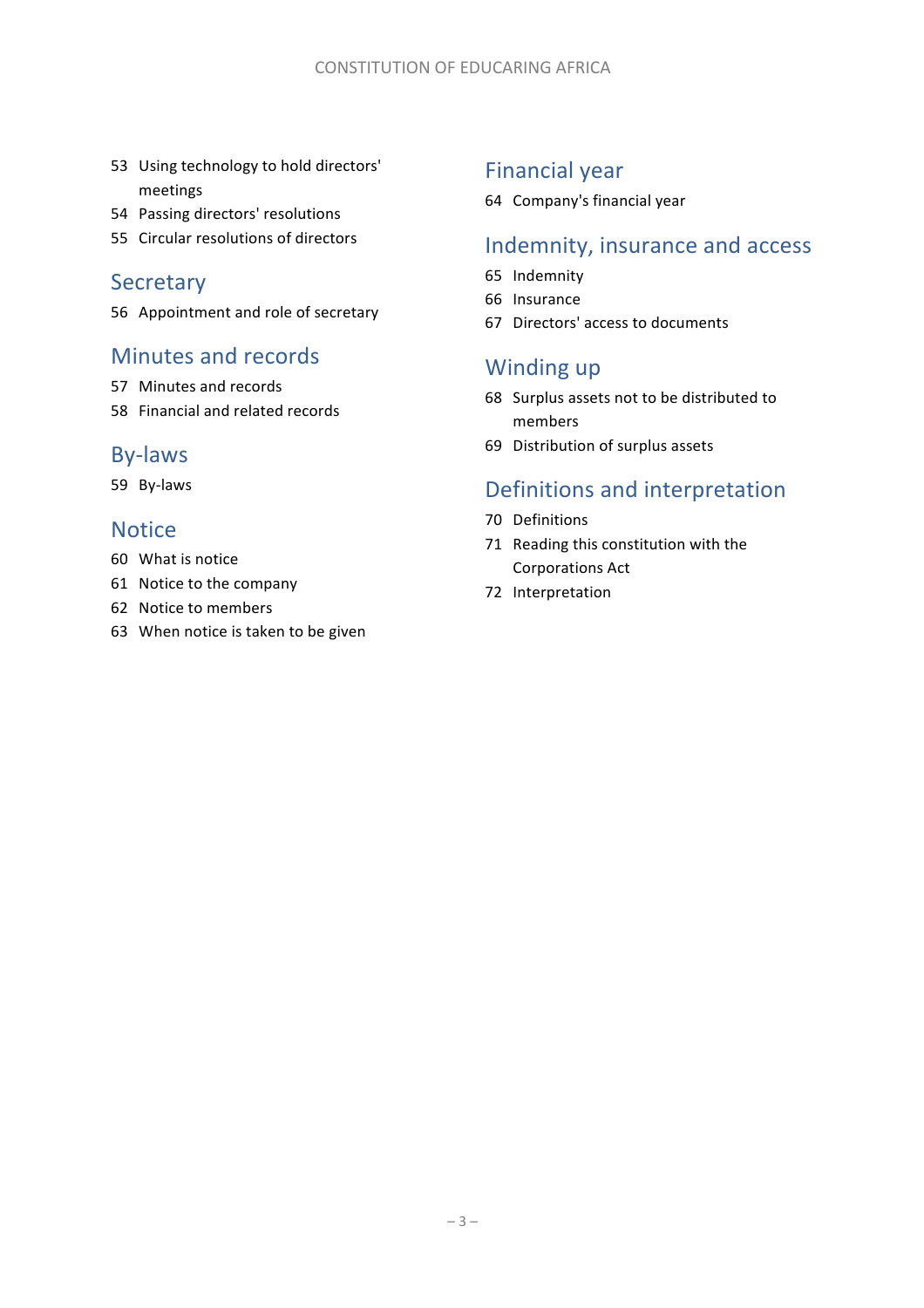# **Preliminary**

### 1. Name of the company

The name of the **company** is Educaring Africa Limited.

### **2. Type of company**

The **company** is a not-for-profit public **company** limited by guarantee, which is established to be, and to continue as, a charity.

### **3. Limited liability of members**

The liability of members is limited to the amount of the guarantee in clause 4.

### **4. The guarantee**

Each member must contribute an amount not more than \$50 (the guarantee) to the property of the **compan**y if it is wound up while the member is a member, or within 12 months after they stop being a member, and this contribution is required to pay for the:

- (a) Debts and liabilities of the **company** incurred before the member stopped being a member; or
- (b) Costs of winding up.

# **5. Definitions**

In this constitution, words and phrases have the meaning set out in clauses 70 and 72.

# **Charitable purposes and powers**

### **6. Object**

The **company's** objects are to relieve poverty, sickness and distress by:

- (a) collaborating with existing African community-based organisations to:
	- i. provide funding, resources and volunteers to local educational and medical institutions and community health services;
	- ii. provide scholarships for African students to attend educational institutions;
	- iii. protect and boost the financial security of persons or a community through the preservation and enhancement of the local environment; and
- (b) providing innovative development expertise to African community-based organisations in the form of project and policy planning which will assist their communities in building long-term strategies, enabling self-sufficient and sustainable growth.

# **7. Powers**

Subject to clause 8, the **company** has the following powers, which may only be used to carry out its purposes set out in clause 6:

- (a) the powers of an individual; and
- (b) All the powers of a **company** limited by guarantee under the **Corporations Act**.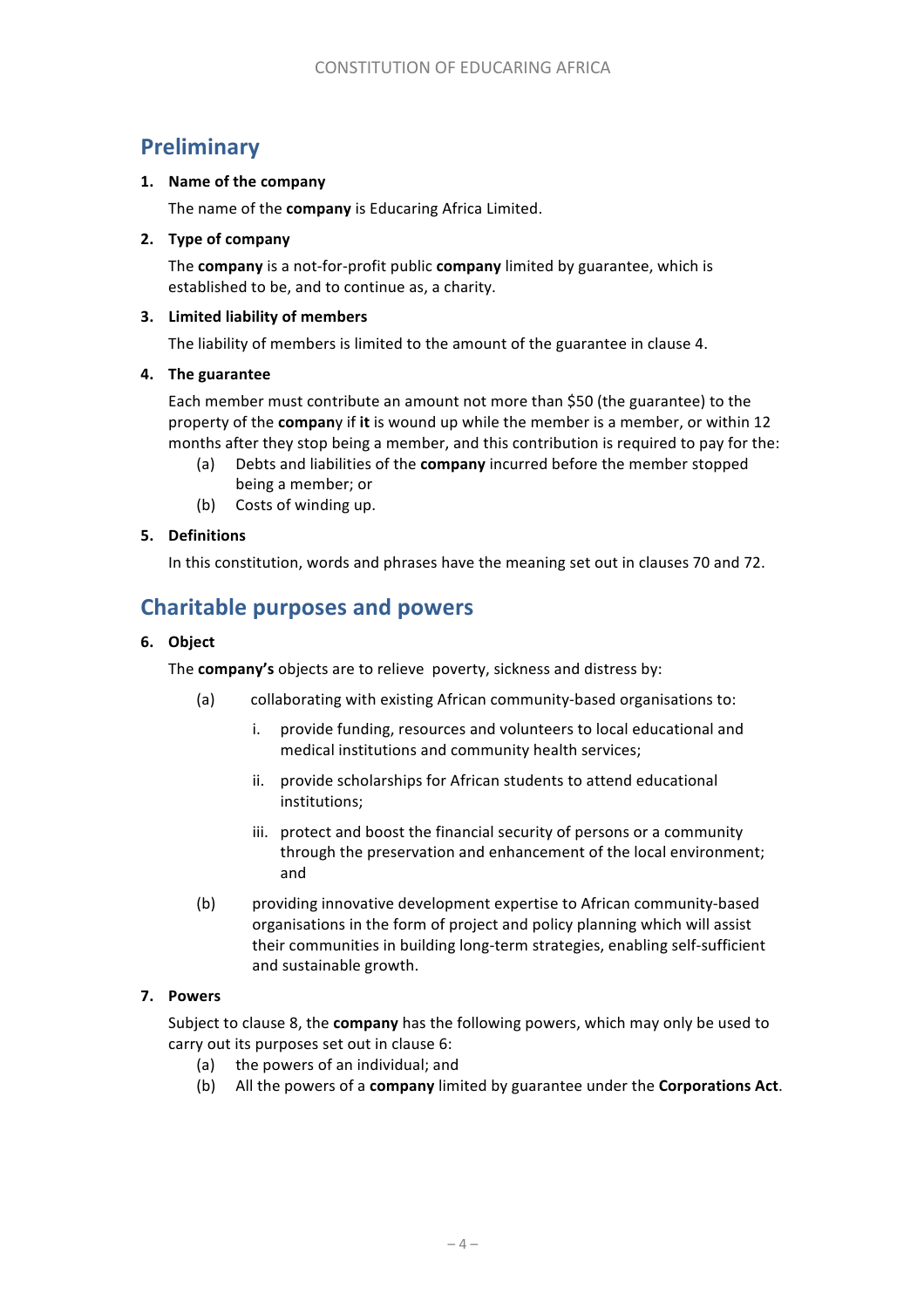# **8. Not-for-profit**

- 8.1 The income and property of the **company**, from wherever it is derived, must be applied solely towards the promotion of the purposes and objectives of the company as set out in clause 6.
- 8.2 The **company** must not distribute any income or assets directly or indirectly to its members, except as provided in clauses 8.3 and 69.
- 8.3 Clause 8.1 does not stop the **company** from doing the following things, provided they are done in good faith:
	- (a) paying a member for goods or services they have provided or expenses they have properly incurred at fair and reasonable rates or rates more favourable to the **company**; or
	- (b) making a payment to a member in carrying out the **company's** charitable purpose(s).

# **9.** Amending the constitution

- 9.1 Subject to clause 9.2, the members may amend this constitution by passing a **special resolution**.
- 9.2 The members must not pass a **special resolution** that amends this constitution if passing it causes the **company** to no longer be a charity.

# **Members**

# **10. Membership and register of members**

- 10.1 The members of the **company** are:
	- (a) **initial members;** and
	- (b) any other person that the directors allow to be a member, in accordance with this constitution.
- 10.2 The **company** must establish and maintain a register of members. The register of members must be kept by the secretary and must contain:
	- (a) for each current member:
		- i. name;
		- ii. address;
		- iii. any alternative address nominated by the member for the service of notices; and
		- iv. date the member was entered on to the register.
	- (b) for each person who stopped being a member in the last 7 years:
		- i. name;
		- ii. address;
		- iii. any alternative address nominated by the member for the service of notices; and
		- iv. dates the membership started and ended.
- 10.3 The **company** must give current members access to the register of members.
- 10.4 Information that is accessed from the register of members must only be used in a manner relevant to the interests or rights of members.

### 11. Who can be a member

- 11.1 A person who supports the purposes of the **company** is eligible to apply to be a member of the **company** under clause 12.
- 11.2 In this clause, 'person' means an individual or incorporated body.
- 11.3 Employees of the **company** are excluded from becoming a member unless a resolution is passed by the directors.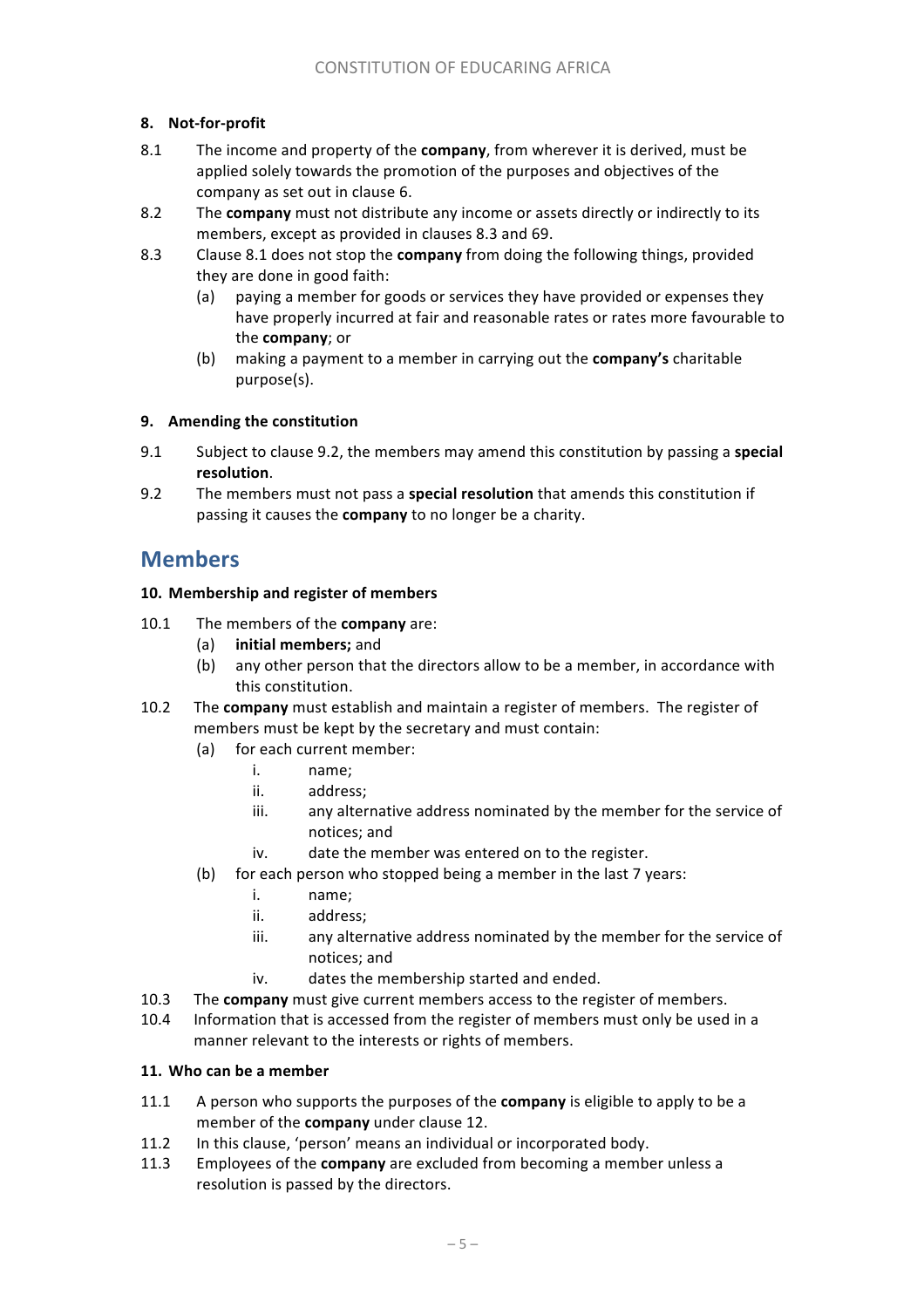# **12. How to apply to become a member**

A person (as defined in clause 11.2) may apply to become a member of the **company** by writing to the secretary stating that they:

- (a) want to become a member;
- (b) support the purpose(s) of the **company**; and
- (c) agree to comply with the **company**'s constitution, including paying the guarantee under clause 4 if required.

### 13. Directors decide whether to approve membership

- 13.1 The directors must consider an application for membership within a reasonable time after the secretary receives the application.
- 13.2 If the directors approve an application, the secretary must as soon as possible:
	- (a) enter the new member on the register of members; and
	- (b) write to the applicant to tell them that their application was approved, and the date that their membership started (see clause 14).
- 13.3 If the directors reject an application, the secretary must write to the applicant as soon as possible to tell them that their application has been rejected, but does not have to give reasons.
- 13.4 For the avoidance of doubt, the directors may approve an application even if the application does not state the matters listed in clauses  $12(a)$ ,  $12(b)$  or  $12(c)$ . In that case, by applying to be a member, the applicant agrees to those three matters.

### **14. When a person becomes a member**

Other than **initial members**, an applicant will become a member when they are entered on the register of members.

### 15. When a person stops being a member

A person immediately stops being a member if they:

- (a) die;
- (b) are wound up or otherwise dissolved or deregistered (for an incorporated member);
- (c) resign, by writing to the secretary;
- (d) are expelled under clause 17; or
- (e) have not responded within three months to a written request from the secretary that they confirm in writing that they want to remain a member.

# **Dispute resolution and disciplinary procedures**

### **16.** Dispute resolution

- 16.1 The dispute resolution procedure in this clause applies to disputes (disagreements) under this constitution between a member or director and:
	- (a) one or more members;
	- (b) one or more directors; or
	- (c) the **company**.
- 16.2 A member must not start a dispute resolution procedure in relation to a matter which is the subject of a disciplinary procedure under clause 17 until the disciplinary procedure is completed.
- 16.3 Those involved in the dispute must try to resolve it between themselves within 14 days of knowing about it.
- 16.4 If those involved in the dispute do not resolve it under clause 16.3, they must within 10 days:
	- (a) tell the directors about the dispute in writing;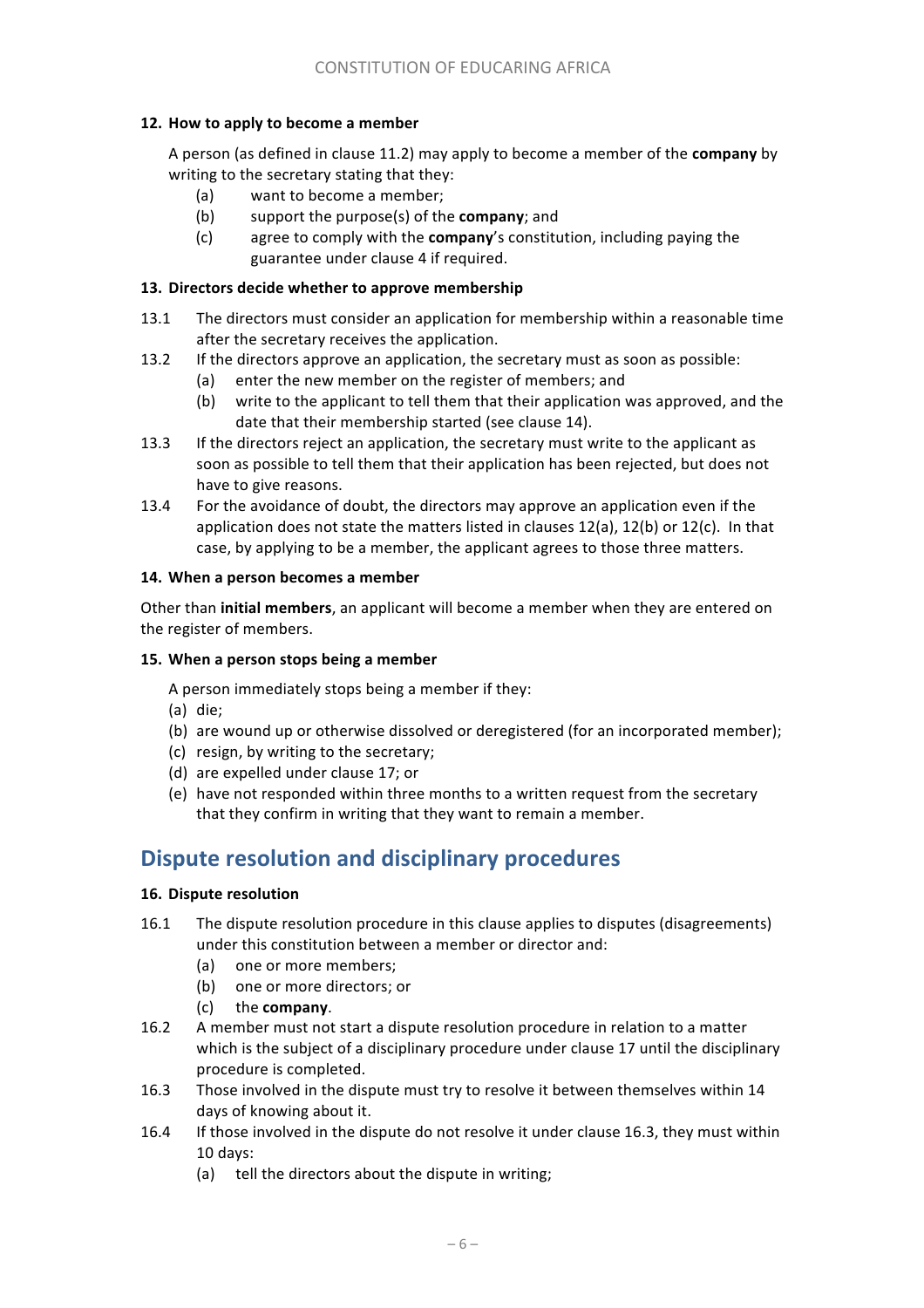- (b) agree or request that a mediator be appointed; and
- (c) attempt in good faith to settle the dispute by mediation.
- 16.5 The mediator must:
	- (a) be chosen by agreement of those involved: or
	- (b) where those involved do not agree:
		- i. for disputes between members, a person chosen by the directors; or
		- ii. for other disputes, a person chosen by either the Commissioner of the Australian Charities and Not-for-profits Commission or the president of the law institute or society in the state or territory in which the **company** has its registered office.
- 16.6 A mediator chosen by the directors under clause  $16.5(b)(i)$ :
	- (a) may be a member or former member of the **company**:
	- (b) must not have a personal interest in the dispute; and
	- (c) must not be biased towards or against anyone involved in the dispute.
- 16.7 When conducting the mediation, the mediator must:
	- (a) allow those involved a reasonable chance to be heard;
	- (b) allow those involved a reasonable chance to review any written statements;
	- (c) ensure that those involved are given natural justice; and
	- (d) not make a decision on the dispute.

### **17. Disciplining members**

- 17.1 In accordance with this clause, the directors may resolve to warn, suspend or expel a member from the **company** if the directors consider that:
	- (a) the member has breached this constitution; or
	- (b) the member's behaviour is causing, has caused, or is likely to cause harm to the **company**.
- 17.2 At least 14 days before the directors' meeting at which a resolution under clause 17.1 will be considered, the secretary must notify the member in writing:
	- (a) that the directors are considering a resolution to warn, suspend or expel the member;
	- (b) that this resolution will be considered at a directors' meeting and the date of that meeting;
	- (c) what the member is said to have done or not done;
	- (d) the nature of the resolution that has been proposed; and
	- (e) that the member may provide an explanation to the directors, and details of how to do so.
- 17.3 Before the directors pass any resolution under clause 17.1, the member must be given a chance to explain or defend themselves by:
	- (a) sending the directors a written explanation before that directors' meeting; and/or
	- (b) speaking at the meeting.
- 17.4 After considering any explanation under clause 17.3, the directors may:
	- (a) take no further action:
	- (b) warn the member;
	- (c) suspend the member's rights as a member for a period of no more than 12 months;
	- (d) expel the member:
	- (e) refer the decision to an unbiased, independent person on conditions that the directors consider appropriate (however, the person can only make a decision that the directors could have made under this clause); or
	- (f) require the matter to be determined at a **general meeting**.
- 17.5 The directors cannot fine a member.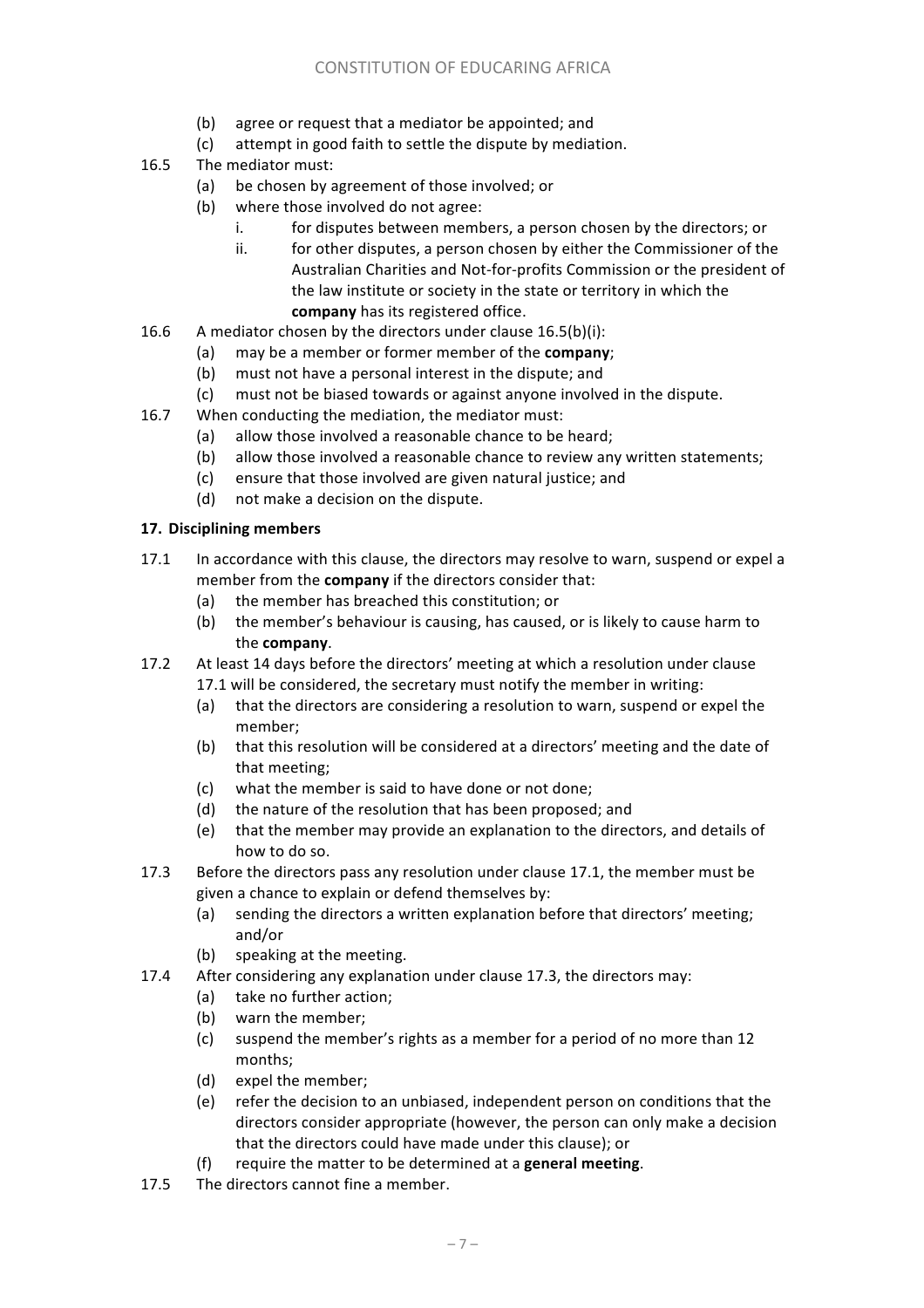- 17.6 The secretary must give written notice to the member of the decision under clause 17.4 as soon as possible.
- 17.7 Disciplinary procedures must be completed as soon as reasonably practical.
- 17.8 There will be no liability for any loss or iniury suffered by the member as a result of any decision made in good faith under this clause.

# **General meetings of members**

#### 18. General meetings called by directors

- 18.1 The directors may call a **general meeting**.
- 18.2 If members with at least 5% of the votes that may be cast at a **general meeting** make a written request to the **company** for a **general meeting** to be held, the directors must:
	- (a) within 21 days of the members' request, give all members notice of a **general meeting**; and
	- (b) hold the **general meeting** within 2 months of the members' request.
- 18.3 The percentage of votes that members have (in clause 18.2) is to be worked out as at midnight before the members request the meeting.
- 18.4 The members who make the request for a **general meeting** must:
	- (a) state in the request any resolution to be proposed at the meeting;
	- (b) sign the request; and
	- (c) give the request to the **company**.
- 18.5 Separate copies of a document setting out the request may be signed by members if the wording of the request is the same in each copy.

### 19. General meetings called by members

- 19.1 If the directors do not call the meeting within 21 days of being requested under clause 18.2, 50% or more of the members who made the request may call and arrange to hold a **general meeting**.
- 19.2 To call and hold a meeting under clause 19.1 the members must:
	- (a) as far as possible, follow the procedures for **general meeting**s set out in this constitution;
	- (b) call the meeting using the list of members on the **company**'s member register, which the **company** must provide to the members making the request at no cost: and
	- (c) hold the **general meeting** within three months after the request was given to the **company**.
- 19.3 The **company** must pay the members who request the **general meeting** any reasonable expenses they incur because the directors did not call and hold the meeting.

### **20. Annual general meeting**

- 20.1 A **general meeting**, called the annual **general meeting**, must be held:
	- (a) within 18 months after registration of the **company**; and
	- (b) after the first annual **general meeting**, at least once in every calendar year.
- 20.2 Even if these items are not set out in the notice of meeting, the business of an annual **general meeting** may include:
	- (a) a review of the **company's** activities;
	- (b) a review of the **company's** finances;
	- (c) any auditor's report;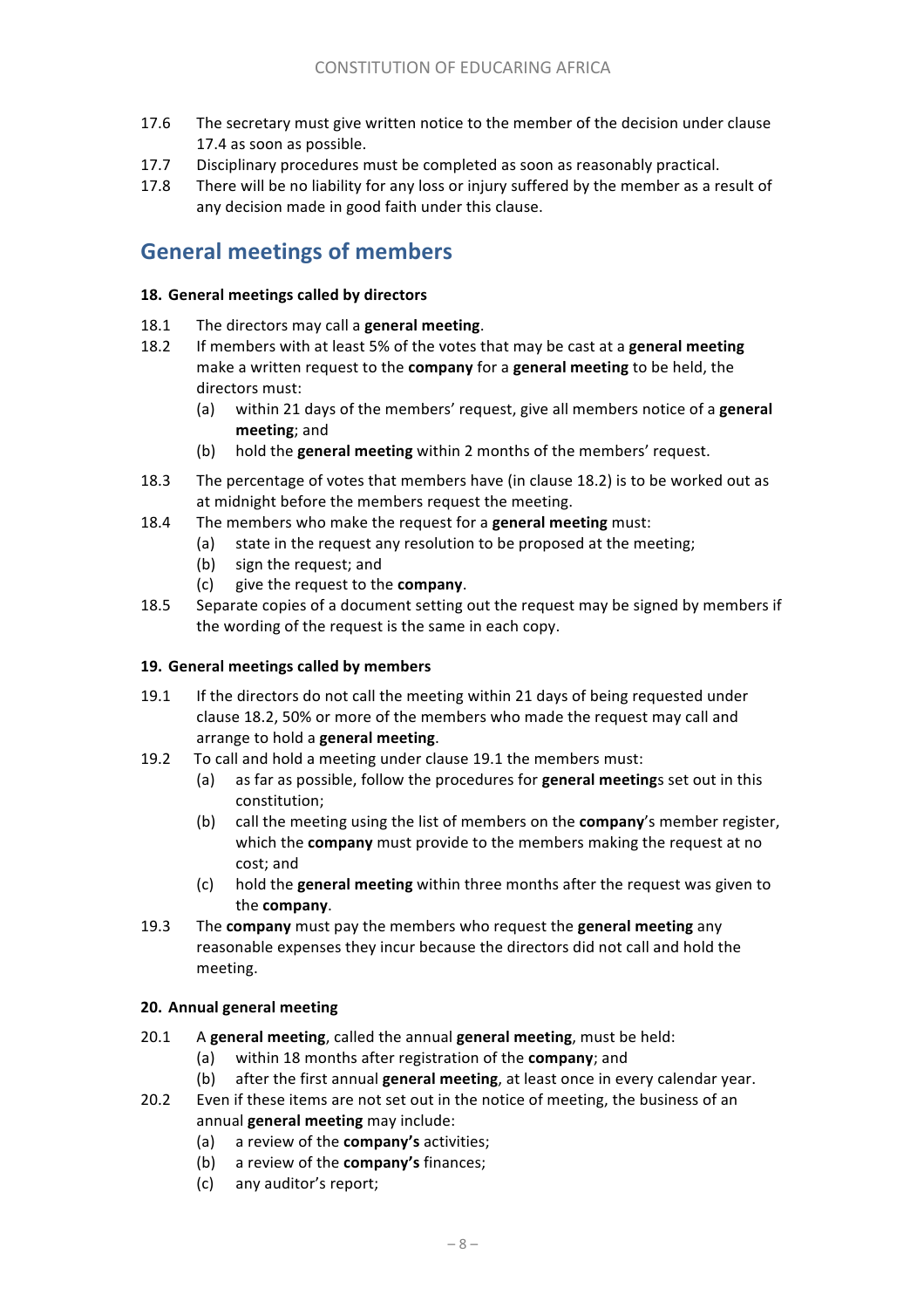- (d) the election of directors; and
- (e) the appointment and payment of auditors, if any.
- 20.3 Before or at the annual **general meeting**, the directors must give information to the members on The **company's** activities and finances during the period since the last annual **general meeting**.
- 20.4 The chairperson of the annual **general meeting** must give members as a whole a reasonable opportunity at the meeting to ask questions or make comments about the management of the **company**.

# **21. Notice of general meetings**

- 21.1 Notice of a **general meeting** must be given to:
	- (a) each member entitled to vote at the meeting;
	- (b) each director; and
	- $(c)$  the auditor (if any).
- 21.2 Notice of a **general meeting** must be provided in writing at least 21 days before the meeting.
- 21.3 Subject to clause 21.4, notice of a meeting may be provided less than 21 days before the meeting if:
	- (a) for an annual **general meeting**, all the members entitled to attend and vote at the annual **general meeting** agree beforehand; or
	- (b) for any other **general meeting**, members with at least 95% of the votes that may be cast at the meeting agree beforehand.
- 21.4 Notice of a meeting cannot be provided less than 21 days before the meeting if a resolution will be moved to:
	- (a) remove a director;
	- (b) appoint a director in order to replace a director who was removed; or
	- (c) remove an auditor.
- 21.5 Notice of a **general meeting** must include:
	- (a) the place, date and time for the meeting (and if the meeting is to be held in two or more places, the technology that will be used to facilitate this);
	- (b) the general nature of the meeting's business;
	- (c) if applicable, that a **special resolution** is to be proposed and the words of the proposed resolution;
	- (d) a statement that members have the right to appoint proxies and that, if a member appoints a proxy:
		- i. the proxy does not need to be a member of the **company**;
		- ii. the proxy form must be delivered to the **company** at its registered address or the address (including an electronic address) specified in the notice of the meeting; and
		- iii. the proxy form must be delivered to the **company** at least 48 hours before the meeting.
- 21.6 If a **general meeting** is adjourned (put off) for one month or more, the members must be given new notice of the resumed meeting.

# **22. Quorum at general meetings**

- 22.1 For a **general meeting** to be held, at least 2 other members (a quorum) must be present (in person, by proxy or by representative) for the whole meeting. When determining whether a quorum is present, a person may only be counted once (even if that person is a representative or proxy of more than one member).
- 22.2 No business may be conducted at a **general meeting** if a quorum is not present.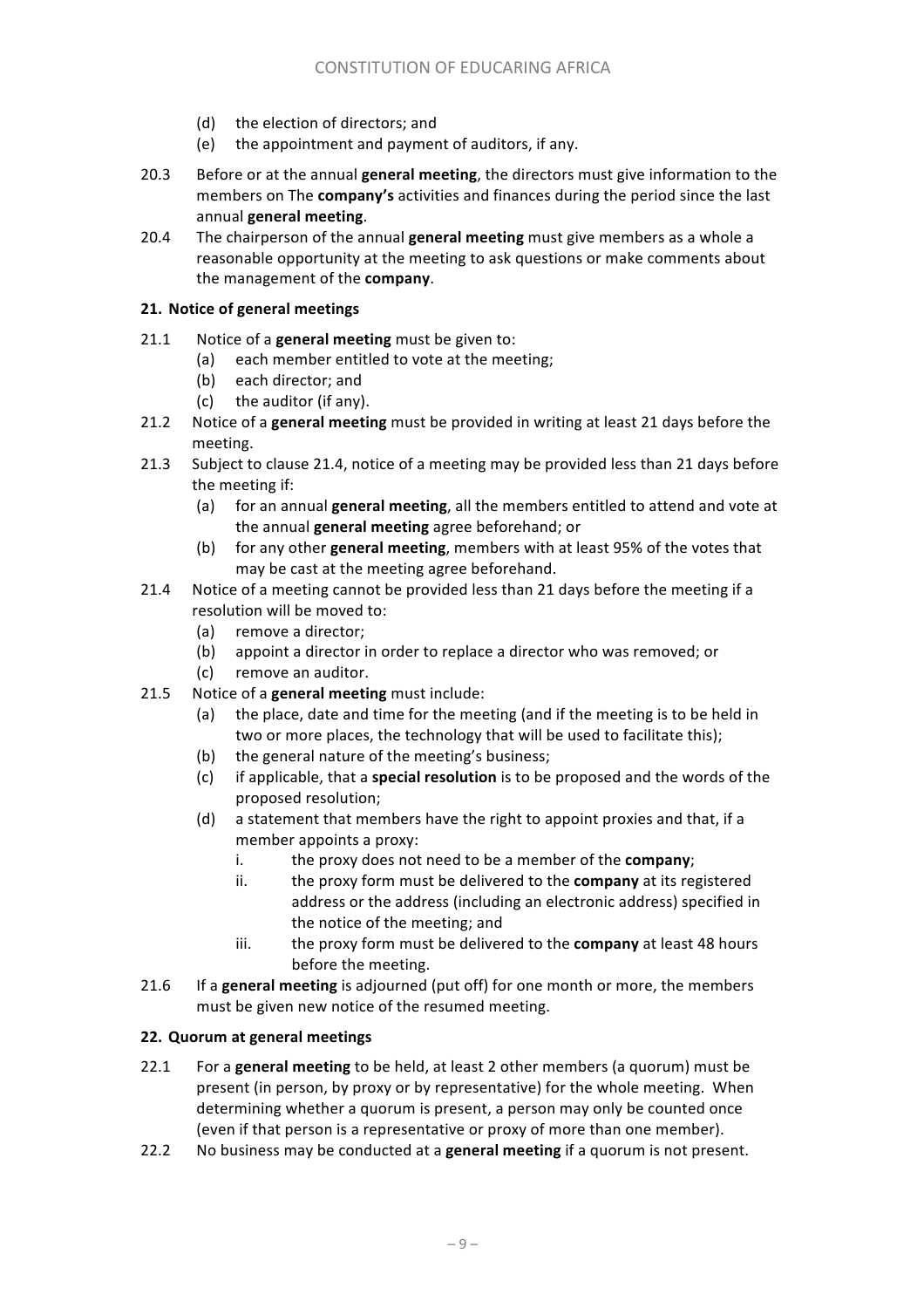- 22.3 If there is no quorum present within 30 minutes after the starting time stated in the notice of **general meeting**, the **general meeting** is adjourned to the date, time and place that the chairperson specifies. If the chairperson does not specify one or more of those things, the meeting is adiourned to:
	- (a) if the date is not specified  $-$  the same day in the next week;
	- (b) if the time is not specified  $-$  the same time; and
	- (c) if the place is not specified  $-$  the same place.
- 22.4 If no quorum is present at the resumed meeting within 30 minutes after the starting time set for that meeting, the meeting is cancelled.

# **23. Auditor's right to attend meetings**

- 23.1 The auditor (if any) is entitled to attend any **general meeting** and to be heard by the members on any part of the business of the meeting that concerns the auditor in the capacity of auditor.
- 23.2 The **company** must give the auditor (if any) any communications relating to the **general meeting** that a member of the **company** is entitled to receive.

# **24. Representatives of members**

- 24.1 An incorporated member may appoint as a representative:
	- (a) one individual to represent the member at meetings and to sign circular resolutions under clause 31; and
	- (b) the same individual or another individual for the purpose of being appointed or elected as a director.
- 24.2 The appointment of a representative by a member must:
	- $(a)$  be in writing;
	- (b) include the name of the representative;
	- (c) be signed on behalf of the member; and
	- (d) be given to the **company** or, for representation at a meeting, be given to the chairperson before the meeting starts.
- 24.3 A representative has all the rights of a member relevant to the purposes of the appointment as a representative.
- 24.4 The appointment may be standing (ongoing).

### **25. Using technology to hold meetings**

- 25.1 The **company** may hold a **general meeting** at two or more venues using any technology that gives the members as a whole a reasonable opportunity to participate, including to hear and be heard.
- 25.2 Anyone using this technology is taken to be present in person at the meeting.

# **26. Chairperson for general meetings**

- 26.1 The **elected chairperson** is entitled to chair **general meetings.**
- 26.2 The members present and entitled to vote at a **general meeting** may choose a director or member to be the chairperson for that meeting if:
	- (a) there is no **elected chairperson**; or
	- (b) the **elected chairperson** is not present within 30 minutes after the starting time set for the meeting; or
	- (c) the **elected chairperson** is present but says they do not wish to act as chairperson of the meeting.

### **27. Role of the chairperson**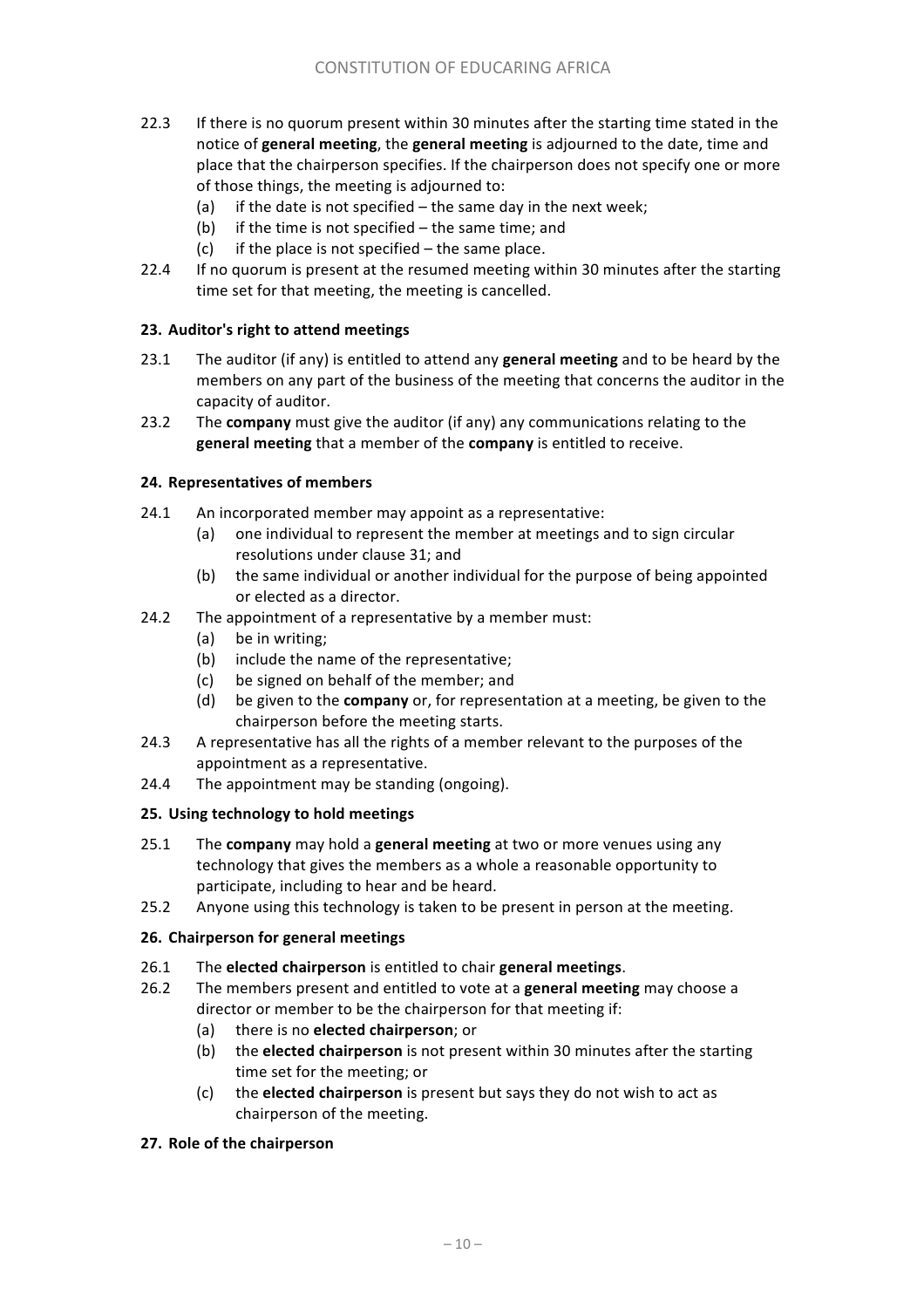- 27.1 The chairperson is responsible for the conduct of the **general meeting**, and for this purpose must give members a reasonable opportunity to make comments and ask questions (including to the auditor (if any)).
- 27.2 The chairperson does not have a casting vote.

### **28. Adjournment of meetings**

- 28.1 If a quorum is present, a **general meeting** must be adjourned if a majority of **members present** direct the chairperson to adjourn it.
- 28.2 Only unfinished business may be dealt with at a meeting resumed after an adjournment.

# **Members' resolutions and statements**

### **29. Members' resolutions and statements**

- 29.1 Members with at least 5% of the votes that may be cast on a resolution may give:
	- (a) written notice to the **company** of a resolution they propose to move at a **general meeting** (members' resolution); and/or
	- (b) a written request to the **company** that it give all of its members a statement about a proposed resolution or any other matter that may properly be considered at a **general meeting** (members' statement).
- 29.2 A notice of a members' resolution must set out the wording of the proposed resolution and be signed by the members proposing the resolution.
- 29.3 A request to distribute a members' statement must set out the statement to be distributed and be signed by the members making the request.
- 29.4 Separate copies of a document setting out the notice or request may be signed by members if the wording is the same in each copy.
- 29.5 The percentage of votes that members have (as described in clause 29.1) is to be worked out as at midnight before the request or notice is given to the **company**.
- 29.6 If the **company** has been given notice of a members' resolution under clause 29.1(a). the resolution must be considered at the next **general meeting** held more than two months after the notice is given.
- 29.7 This clause does not limit any other right that a member has to propose a resolution at a **general meeting**.

### **30. Company must give notice of proposed resolution or distribute statement**

- 30.1 If the **company** has been given a notice or request under clause 29:
	- (a) in time to send the notice of proposed members' resolution or a copy of the members' statement to members with a notice of meeting, it must do so at the **company's** cost; or
	- (b) too late to send the notice of proposed members' resolution or a copy of the members' statement to members with a notice of meeting, then the members who proposed the resolution or made the request must pay the expenses reasonably incurred by the **company** in giving members notice of the proposed members' resolution or a copy of the members' statement. However, at a general meeting, the members may pass a resolution that the company will pay these expenses.
- 30.2 The **company** does not need to send the notice of proposed members' resolution or a copy of the members' statement to members if:
	- (a) it is more than 1,000 words long;
	- (b) the directors consider it may be defamatory;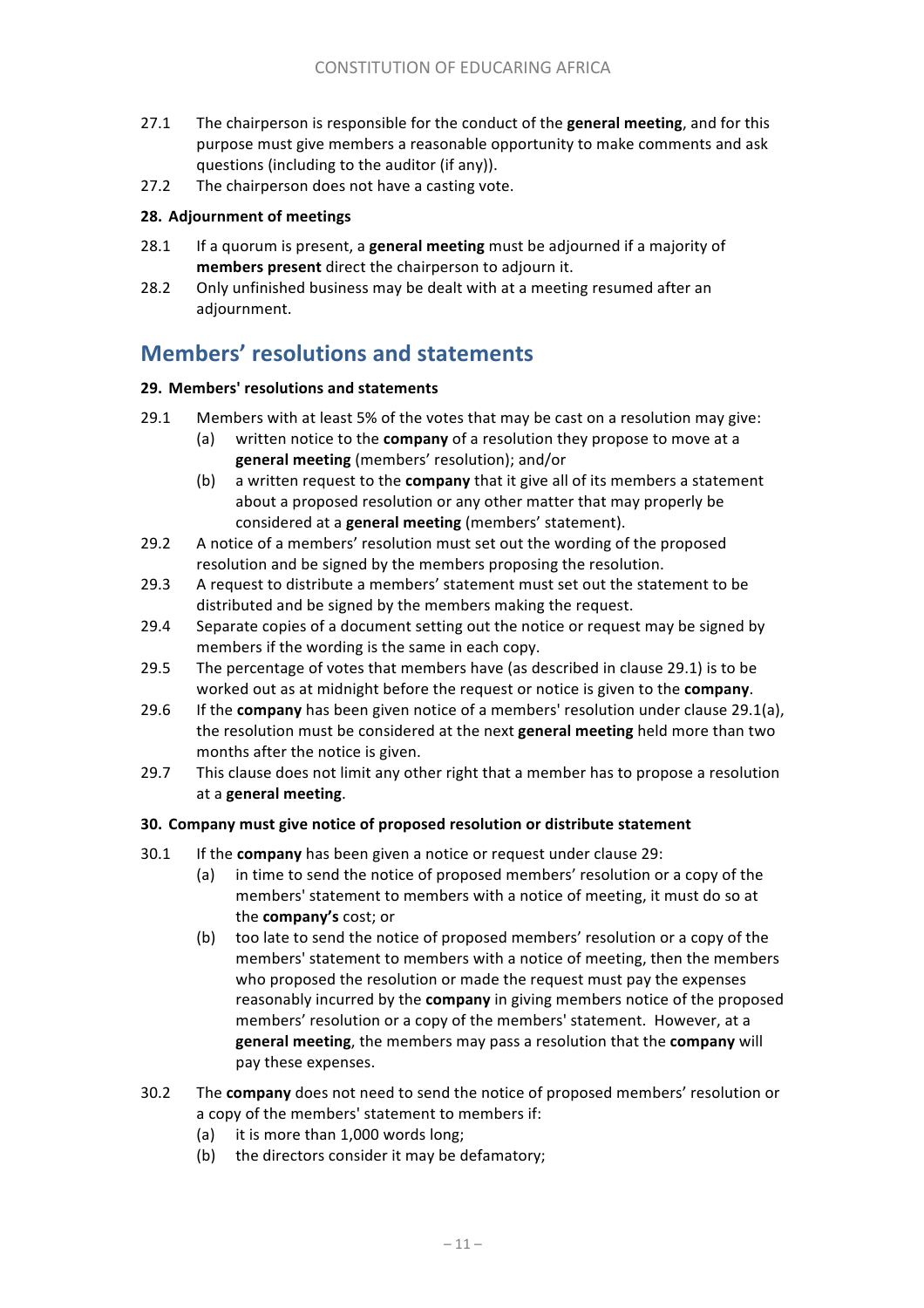- (c) clause 30.1(b) applies, and the members who proposed the resolution or made the request have not paid the **company** enough money to cover the cost of sending the notice of the proposed members' resolution or a copy of the members' statement to members; or
- (d) in the case of a proposed members' resolution, the resolution does not relate to a matter that may be properly considered at a **general meeting** or is otherwise not a valid resolution able to be put to the members.

### **31. Circular resolutions of members**

- 31.1 Subject to clause 31.3, the directors may put a resolution to the members to pass a resolution without a **general meeting** being held (a circular resolution).
- 31.2 The directors must notify the auditor (if any) as soon as possible that a circular resolution has or will be put to members, and set out the wording of the resolution.
- 31.3 Circular resolutions cannot be used:
	- (a) for a resolution to remove an auditor, appoint a director or remove a director
	- (b) for passing a **special resolution**; or
	- (c) where the **Corporations Act** or this constitution requires a meeting to be held.
- 31.4 A circular resolution is passed if all the members entitled to vote on the resolution sign or agree to the circular resolution, in the manner set out in clause 31.5 or clause 31.6.
- 31.5 Members may sign:
	- (a) a single document setting out the circular resolution and containing a statement that they agree to the resolution; or
	- (b) separate copies of that document, as long as the wording is the same in each copy.
- 31.6 The **company** may send a circular resolution by email to members and members may agree by sending a reply email to that effect, including the text of the resolution in their reply.

# **Voting at general meetings**

### **32. How many votes a member has**

Each member has one vote.

### **33. Challenge to member's right to vote**

- 33.1 A member or the chairperson may only challenge a person's right to vote at a **general meeting** at that meeting.
- 33.2 If a challenge is made under clause 33.1, the chairperson must decide whether or not the person may vote. The chairperson's decision is final.

### **34.** How voting is carried out

- 34.1 Voting must be conducted and decided by:
	- (a) a show of hands;
	- (b) a vote in writing; or
	- (c) another method chosen by the chairperson that is fair and reasonable in the circumstances.
- 34.2 Before a vote is taken, the chairperson must state whether any proxy votes have been received and, if so, how the proxy votes will be cast.
- 34.3 On a show of hands, the chairperson's decision is conclusive evidence of the result of the vote.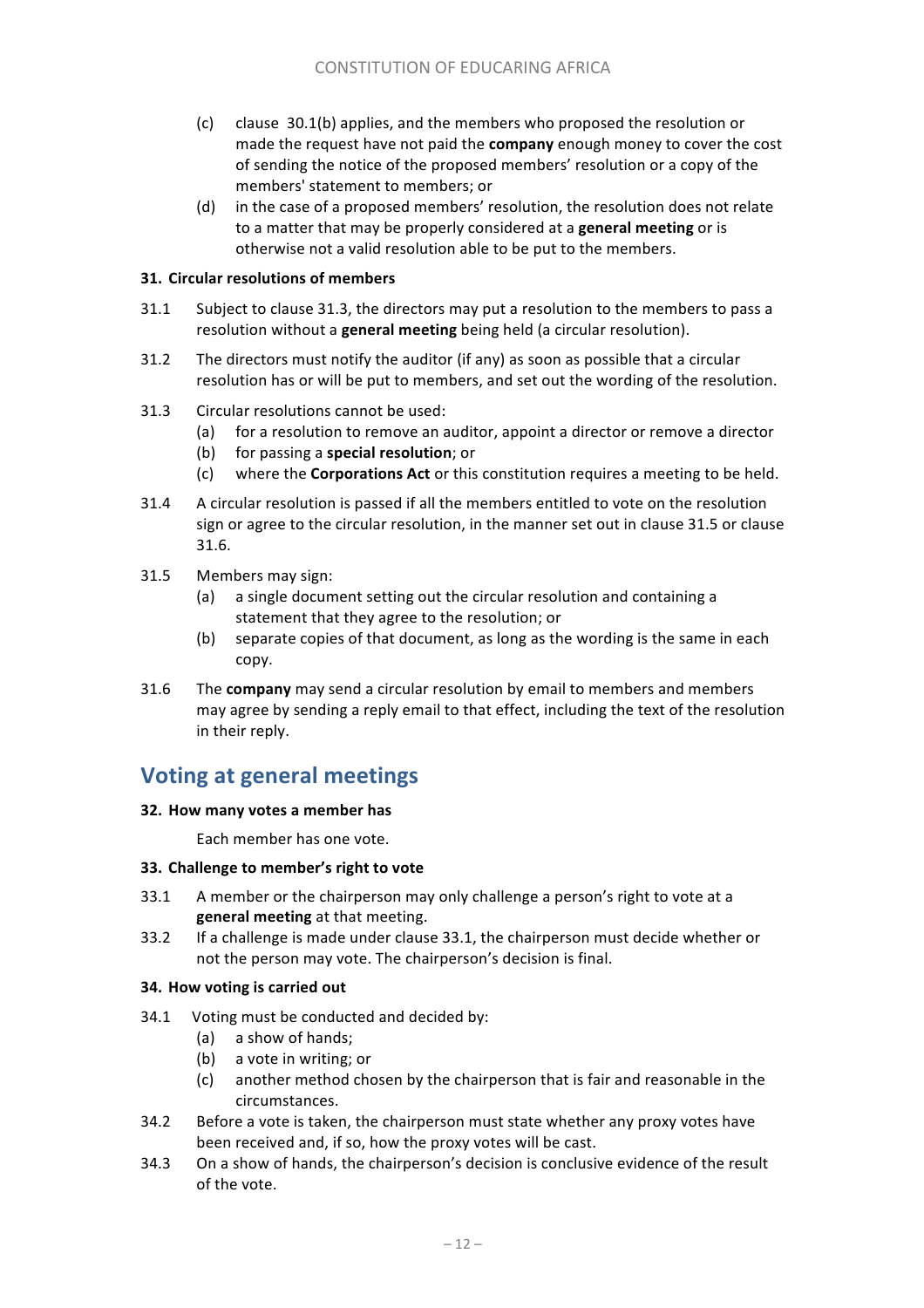34.4 The chairperson and the meeting minutes do not need to state the number or proportion of the votes recorded in favour or against on a show of hands.

### **35.** When and how a vote in writing must be held

- 35.1 A vote in writing may be demanded on any resolution instead of or after a vote by a show of hands by:
	- (a) at least three **members present**;
	- (b) **members present** with at least 5% of the votes that may be passed on the resolution on the vote in writing (worked out as at the midnight before the vote in writing is demanded); or
	- (c) the chairperson.
- 35.2 A vote in writing must be taken when and how the chairperson directs, unless clause 35.3 applies.
- 35.3 A vote in writing must be held immediately if it is demanded under clause 35.1:
	- (a) for the election of a chairperson under clause 26.2; or
	- (b) to decide whether to adjourn the meeting.
- 35.4 A demand for a vote in writing may be withdrawn.

### **36.** Appointment of proxy

- 36.1 A member may appoint a proxy to attend and vote at a **general meeting** on their behalf.
- 36.2 A proxy does not need to be a member.
- 36.3 A proxy appointed to attend and vote for a member has the same rights as the member to:
	- (a) speak at the meeting;
	- (b) vote in a vote in writing (but only to the extent allowed by the appointment); and
	- $(c)$  join in to demand a vote in writing under clause 35.1.
- 36.4 An appointment of proxy (proxy form) must be signed by the member appointing the proxy and must contain:
	- (a) the member's name and address:
	- (b) the **company's** name;
	- (c) the proxy's name or the name of the office held by the proxy; and
	- (d) the meeting(s) at which the appointment may be used.
- 36.5 A proxy appointment may be standing (ongoing).
- 36.6 Proxy forms must be received by the **company** at the address stated in the notice under clause 21.5(d) or at the **company's** registered address at least 48 hours before a meeting.
- 36.7 A proxy does not have the authority to speak and vote for a member at a meeting while the member is at the meeting.
- 36.8 Unless the **company** receives written notice before the start or resumption of a **general meeting** at which a proxy votes, a vote cast by the proxy is valid even if, before the proxy votes, the appointing member:
	- (a) dies;
	- (b) is mentally incapacitated;
	- (c) revokes the proxy's appointment; or
	- (d) revokes the authority of a representative or agent who appointed the proxy.
- 36.9 A proxy appointment may specify the way the proxy must vote on a particular resolution.

### **37. Voting by proxy**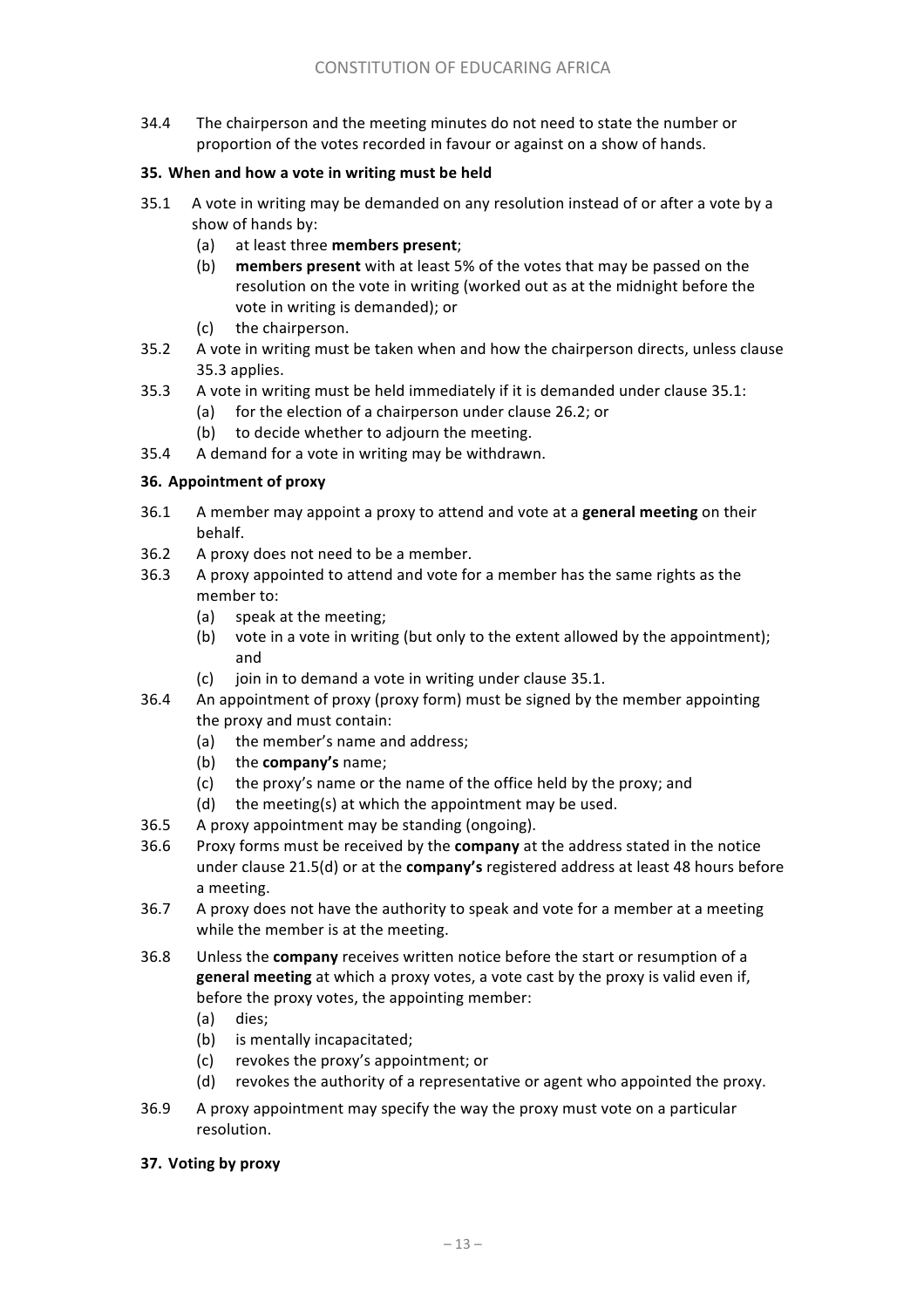- 37.1 A proxy is not entitled to vote on a show of hands (but this does not prevent a member appointed as a proxy from voting as a member on a show of hands).
- 37.2 When a vote in writing is held, a proxy:
	- (a) does not need to vote, unless the proxy appointment specifies the way they must vote:
	- (b) if the way they must vote is specified on the proxy form, must vote that way; and
	- (c) if the proxy is also a member or holds more than one proxy, may cast the votes held in different ways.

# **Directors**

### **38. Number of directors**

The **company** must have at least three and no more than nine directors.

### **39. Election and appointment of directors**

- 39.1 The initial directors are the people who have agreed to act as directors and who are named as proposed directors in the application for registration of the **company**.
- 39.2 Apart from the initial directors and directors appointed under clause 39.5, the members may elect a director by a resolution passed in a **general meeting**.
- 39.3 Each of the directors must be appointed by a separate resolution, unless:
	- (a) the members present have first passed a resolution that the appointments may be voted on together; and
	- (b) no votes were cast against that resolution.
- 39.4 A person is eligible for election as a director of the **company** if they:
	- (a) are a member of the **company**, or a representative of a member of the **company** (appointed under clause 24);
	- (b) are nominated by two members or representatives of members entitled to vote (unless the person was previously elected as a director at a **general meeting** and has been a director since that meeting);
	- (c) give the **company** their signed consent to act as a director of the **company**; and
	- (d) are not ineligible to be a director under the **Corporations Act** or the **ACNC** Act.
- 39.5 The directors may appoint a person as a director to fill a casual vacancy or as an additional director if that person:
	- (a) is a member of the **company**, or a representative of a member of the **company** (appointed under clause 24);
	- (b) gives the **company** their signed consent to act as a director of the **company**; and
	- (c) is not ineligible to be a director under the **Corporations Act** or the **ACNC Act**.
- 39.6 If the number of directors is reduced to fewer than three or is less than the number required for a quorum, the continuing directors may act for the purpose of increasing the number of directors to three (or higher if required for a quorum) or calling a **general meeting**, but for no other purpose.

### **40. Election of chairperson**

The directors must elect a director as the **company's elected chairperson**.

### **41. Term of office**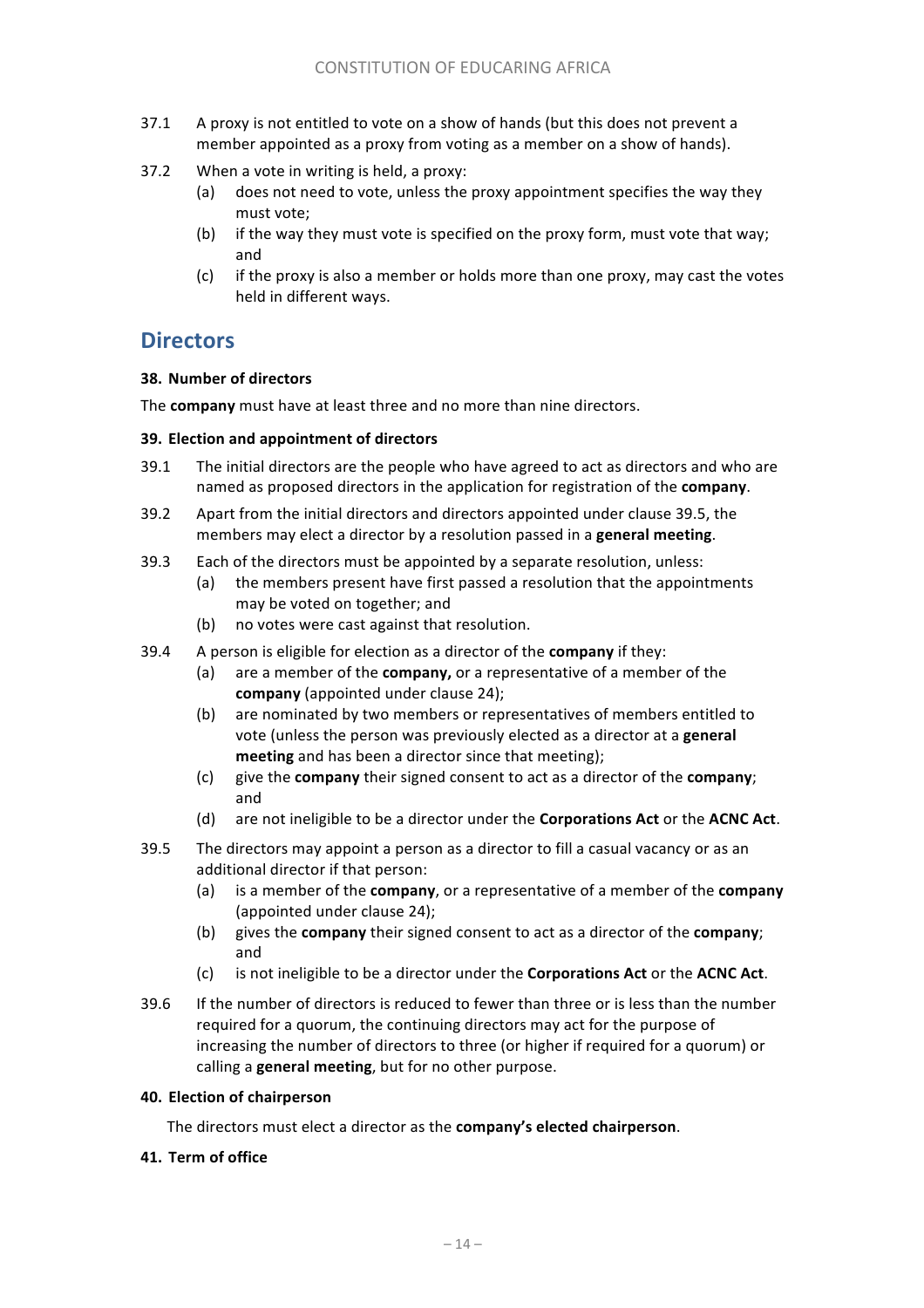### 41.1 At each annual **general meeting**:

- (a) any director appointed by the directors to fill a casual vacancy or as an additional director must retire; and
- (b) at least one-third of the remaining directors must retire.
- 41.2 The directors who must retire at each annual **general meeting** under clause 41.1(b) will be the directors who have been longest in office since last being elected. Where directors were elected on the same day, the director(s) to retire will be decided by lot unless they agree otherwise.
- 41.3 Other than a director appointed under clause 39.5, a director's term of office starts at the end of the annual **general meeting** at which they are elected and ends at the end of the annual **general meeting** at which they retire.
- 41.4 Each director must retire at least once every three years.
- 41.5 A director who retires under clause 41.1 may nominate for election or re-election, subject to clause 41.6.
- 41.6 A director who has held office for a continuous period of nine years or more may only be re-appointed or re-elected by a special resolution

### **42. When a director stops being a director**

A director stops being a director if they:

- (a) give written notice of resignation as a director to the **company**;
- (b) die;
- $(c)$  are removed as a director by a resolution of the members;
- (d) stop being a member of the **company;**
- (e) are a representative of a member, and that member stops being a member;
- (f) are a representative of a member, and the member notifies the **company** that the representative is no longer a representative;
- (g) are absent for 3 consecutive directors' meetings without approval from the directors: or
- (h) become ineligible to be a director of the **company** under the **Corporations Act** or the **ACNC** Act.

# **Powers of directors**

### **43. Powers of directors**

- 43.1 The directors are responsible for managing and directing the activities of the company to achieve the purposes set out in clause 6.
- 43.2 The directors may use all the powers of the **company** except for powers that, under the **Corporations Act** or this constitution, may only be used by members.
- 43.3 The directors must decide on the responsible financial management of the **company** including:
	- (a) any suitable written delegations of power under clause 44; and
	- (b) how money will be managed, such as how electronic transfers, negotiable instruments or cheques must be authorised and signed or otherwise approved.
- 43.4 The directors cannot remove a director or auditor.
- 43.5 Directors and auditors may only be removed by a members' resolution at a **general meeting**.

### **44. Delegation of directors' powers**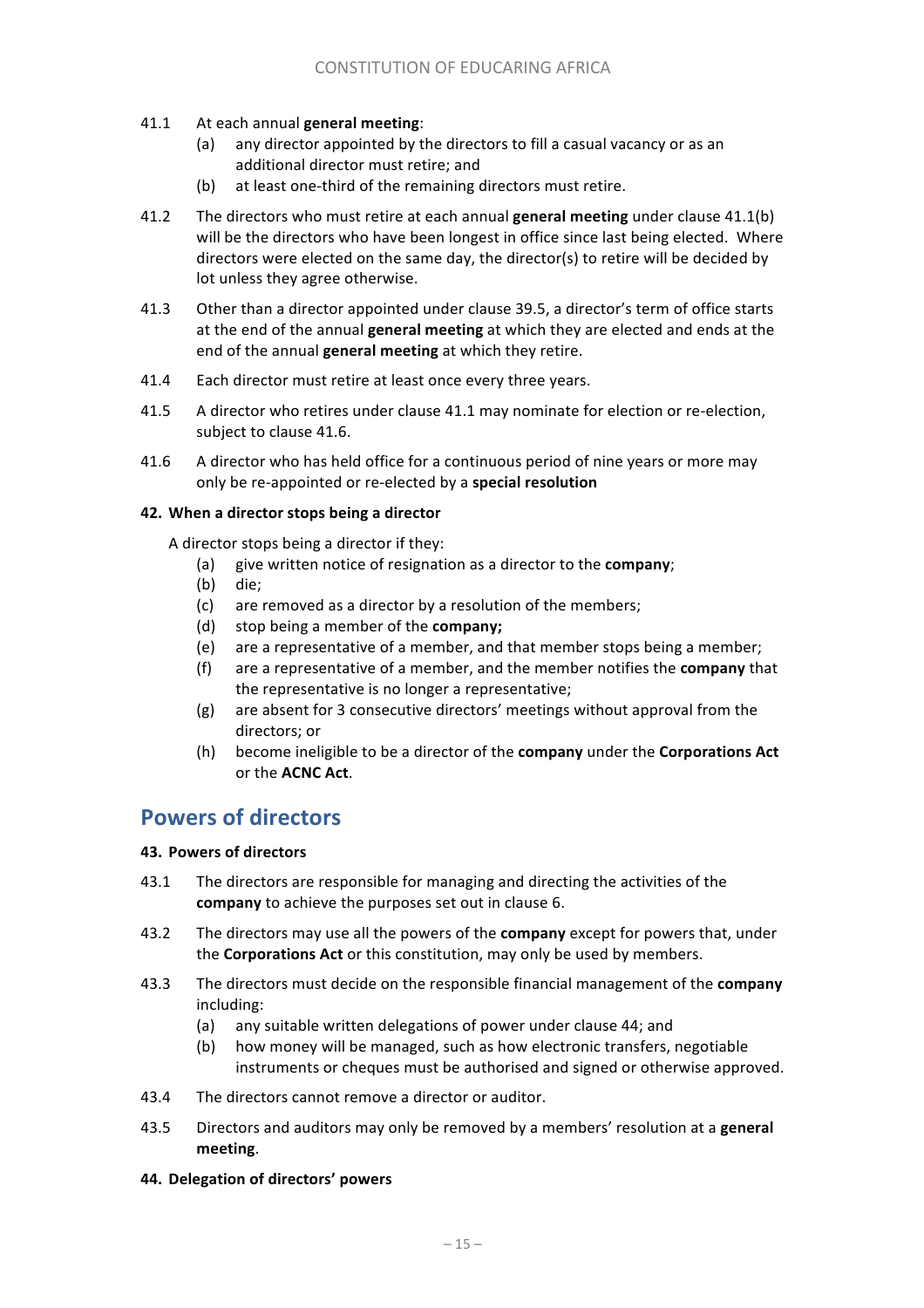- 44.1 The directors may delegate any of their powers and functions to a committee, a director, an employee of the **company** (such as a chief executive officer) or any other person, as they consider appropriate.
- 44.2 The delegation must be recorded in the **company's** minute book.

#### **45. Payments to directors**

- 45.1 The **company** must not pay fees to a director for acting as a director.
- 45.2 The **company** may:
	- (a) pay a director for work they do for the **company**, other than as a director, if the amount is no more than a reasonable fee for the work done; or
	- (b) reimburse a director for expenses properly incurred by the director in connection with the affairs of the **company.**
- 45.3 Any payment made under clause 45.2 must be approved by the directors.
- 45.4 The **company** may pay premiums for insurance indemnifying directors, as allowed for by law (including the **Corporations Act**) and this constitution.

#### **46. Execution of documents**

The **company** may execute a document without using a common seal if the document is signed by:

- (a) two directors of the **company**; or
- (b) a director and the secretary.

# **Duties of directors**

#### **47. Duties of directors**

The directors must comply with their duties as directors under legislation and common law (judge-made law), and with the duties described in governance standard 5 of the regulations made under the **ACNC Act** which are:

- (a) to exercise their powers and discharge their duties with the degree of care and diligence that a reasonable individual would exercise if they were a director of the **company**:
- (b) to act in good faith in the best interests of the **company** and to further the charitable purpose(s) of the **company** set out in clause 6;
- $(c)$  not to misuse their position as a director;
- (d) not to misuse information they gain in their role as a director;
- (e) to disclose any perceived or actual material conflicts of interest in the manner set out in clause 48;
- (f) to ensure that the financial affairs of the **company** are managed responsibly; and
- (g) not to allow the **company** to operate while it is insolvent.

### **48. Conflicts of interest**

- 48.1 A director must disclose the nature and extent of any actual or perceived material conflict of interest in a matter that is being considered at a meeting of directors (or that is proposed in a circular resolution):
	- (a) to the other directors; or
	- (b) if all of the directors have the same conflict of interest, to the members at the next **general meeting**, or at an earlier time if reasonable to do so.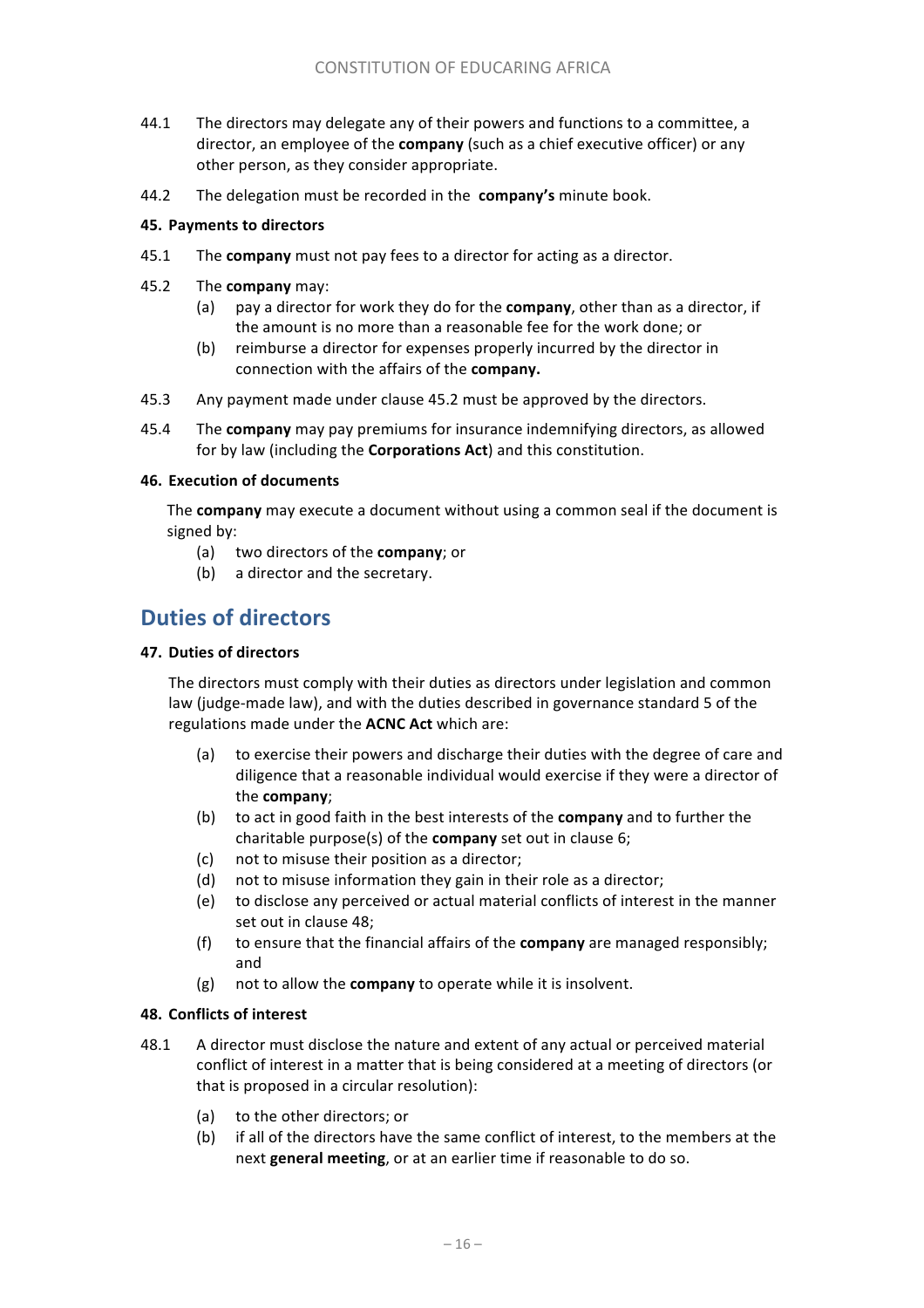- 48.2 The disclosure of a conflict of interest by a director must be recorded in the minutes of the meeting.
- 48.3 Each director who has a material personal interest in a matter that is being considered at a meeting of directors (or that is proposed in a circular resolution) must not, except as provided under clauses 48.4:
	- (a) be present at the meeting while the matter is being discussed; or
	- (b) vote on the matter.
- 48.4 A director may still be present and vote if:
	- (a) their interest arises because they are a member of the **company**, and the other members have the same interest;
	- (b) their interest relates to an insurance contract that insures, or would insure, the director against liabilities that the director incurs as a director of the **company** (see clause 66):
	- (c) their interest relates to a payment by the **company** under clause 65 (indemnity), or any contract relating to an indemnity that is allowed under the **Corporations Act;**
	- (d) the Australian Securities and Investments Commission (ASIC) makes an order allowing the director to vote on the matter; or
	- (e) the directors who do not have a material personal interest in the matter pass a resolution that:
		- (i) identifies the director, the nature and extent of the director's interest in the matter and how it relates to the affairs of the **company**; and
		- (ii) says that those directors are satisfied that the interest should not stop the director from voting or being present.

# **Directors' meetings**

### **49. When the directors meet**

The directors may decide how often, where and when they meet.

### **50. Calling directors' meetings**

- 50.1 A director may call a directors' meeting by giving reasonable notice to all of the other directors.
- 50.2 A director may give notice in writing or by any other means of communication that has previously been agreed to by all of the directors.

### **51.** Chairperson for directors' meetings

- 51.1 The **elected chairperson** is entitled to chair directors' meetings.
- 51.2 The directors at a directors' meeting may choose a director to be the chairperson for that meeting if the **elected chairperson** is:
	- (a) not present within 30 minutes after the starting time set for the meeting, or
	- (b) present but does not want to act as chairperson of the meeting.

### **52. Quorum at directors' meetings**

- 52.1 Unless the directors determine otherwise, the quorum for a directors' meeting is a majority (more than 50%) of directors.
- 52.2 A quorum must be present for the whole directors' meeting.

# **53.** Using technology to hold directors' meetings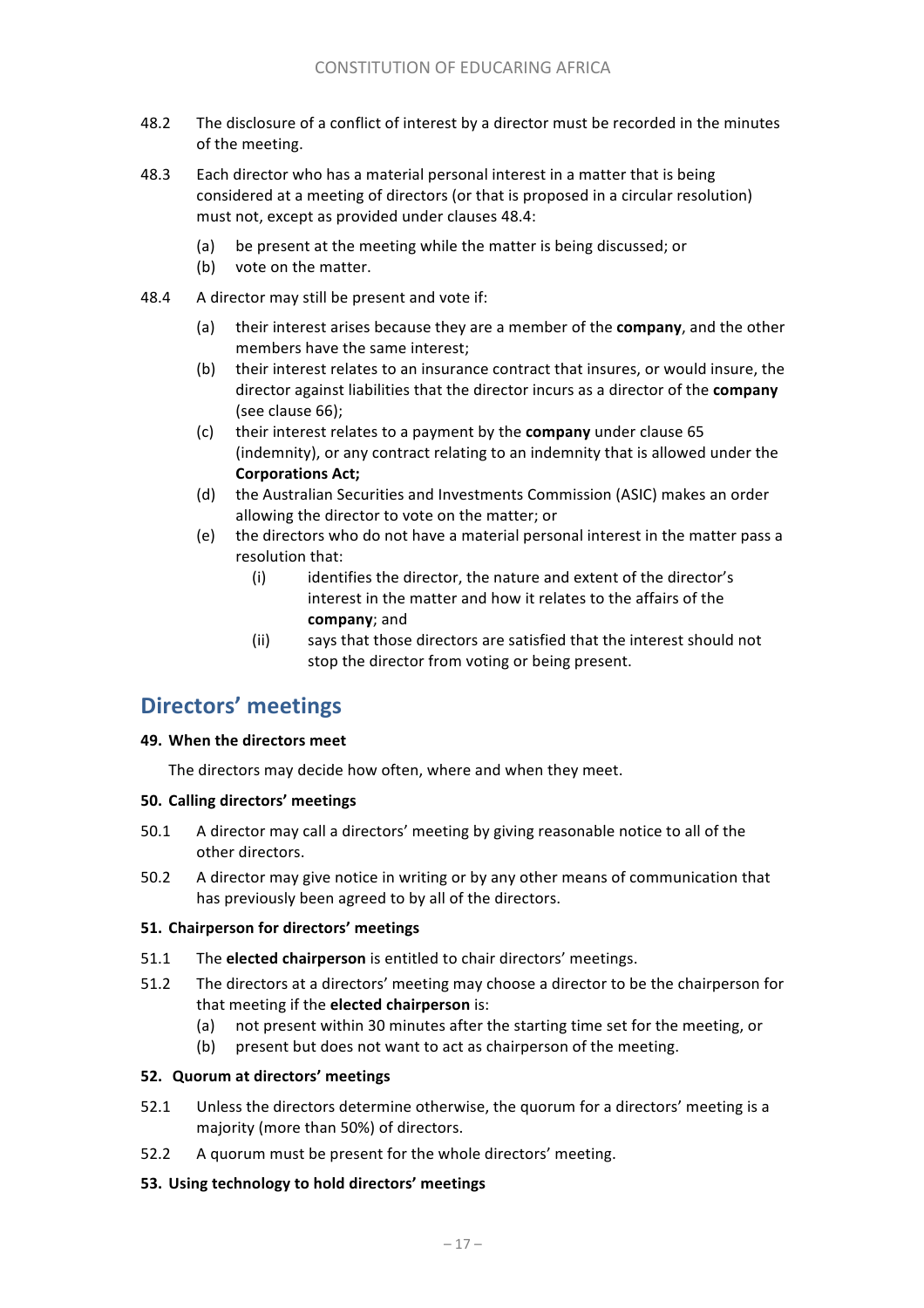- 53.1 The directors may hold their meetings by using any technology (such as video or teleconferencing) that is agreed to by all of the directors.
- 53.2 The directors' agreement may be a standing (ongoing) one.
- 53.3 A director may only withdraw their consent within a reasonable period before the meeting.

### **54. Passing directors' resolutions**

A directors' resolution must be passed by a majority of the votes cast by directors present and entitled to vote on the resolution.

#### **55. Circular resolutions of directors**

- 55.1 The directors may pass a circular resolution without a directors' meeting being held.
- 55.2 A circular resolution is passed if all the directors entitled to vote on the resolution sign or otherwise agree to the resolution in the manner set out in clause 55.3 or clause 55.4.
- 55.3 Each director may sign:
	- (a) a single document setting out the resolution and containing a statement that they agree to the resolution; or
	- (b) separate copies of that document, as long as the wording of the resolution is the same in each copy.
- 55.4 The **company** may send a circular resolution by email to the directors and the directors may agree to the resolution by sending a reply email to that effect, including the text of the resolution in their reply.
- 55.5 A circular resolution is passed when the last director signs or otherwise agrees to the resolution in the manner set out in clause 55.3 or clause 55.4.

# **Secretary**

### **56. Appointment and role of secretary**

- 56.1 The **company** must have at least one secretary, who may also be a director.
- 56.2 A secretary must be appointed by the directors (after giving the **company** their signed consent to act as secretary of the **company**) and may be removed by the directors.
- 56.3 The directors must decide the terms and conditions under which the secretary is appointed, including any remuneration.
- 56.4 The role of the secretary includes:
	- (a) maintaining a register of the company's members; and
	- (b) maintaining the minutes and other records of **general meeting**s (including notices of meetings), directors' meetings and circular resolutions.

# **Minutes and records**

### **57. Minutes and records**

- 57.1 The **company** must, within one month, make and keep the following records:
	- (a) minutes of proceedings and resolutions of **general meetings;**
	- (b) minutes of circular resolutions of members:
	- (c) a copy of a notice of each **general meeting**; and
	- (d) a copy of a members' statement distributed to members under clause 30.
- 57.2 The **company** must, within one month, make and keep the following records: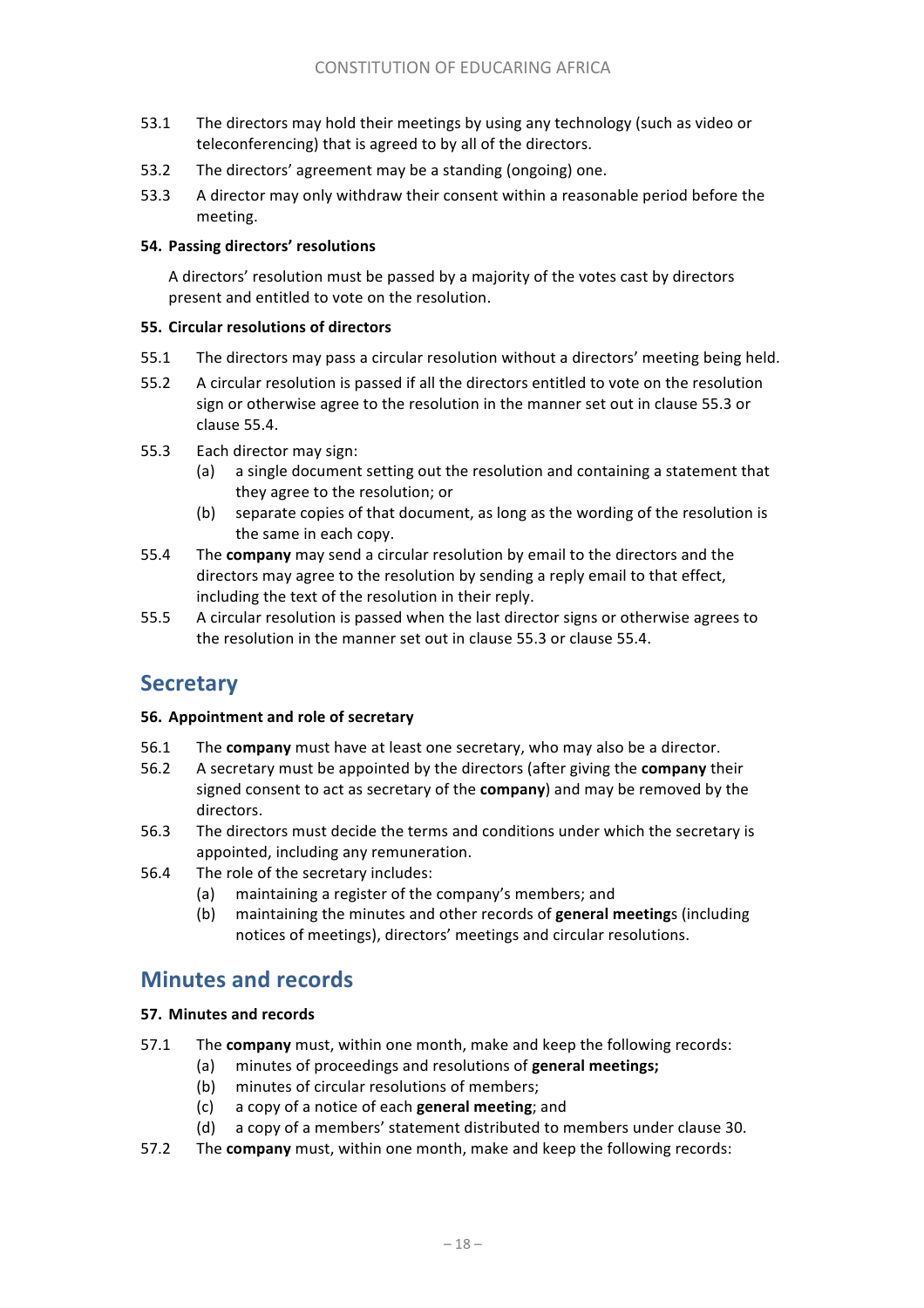- (a) minutes of proceedings and resolutions of directors' meetings (including meetings of any committees), and
- (b) minutes of circular resolutions of directors.
- 57.3 To allow members to inspect the **company's** records:
	- (a) the **company** must give a member access to the records set out in clause 57.1, and
	- (b) the directors may authorise a member to inspect other records of the **company**, including records referred to in clause 57.2 and clause 58.1.
- 57.4 The directors must ensure that minutes of a **general meeting** or a directors' meeting are signed within a reasonable time after the meeting by:
	- (a) the chairperson of the meeting, or
	- $(b)$  the chairperson of the next meeting.
- 57.5 The directors must ensure that minutes of the passing of a circular resolution (of members or directors) are signed by a director within a reasonable time after the resolution is passed.

### **58. Financial and related records**

- 58.1 The **company** must make and keep written financial records that:
	- (a) correctly record and explain its transactions and financial position and performance; and
	- (b) enable true and fair financial statements to be prepared and to be audited.
- 58.2 The **company** must also keep written records that correctly record its operations.
- 58.3 The **company** must retain its records for at least 7 years.
- 58.4 The directors must take reasonable steps to ensure that the **company**'s records are kept safe.

# **By-laws**

### **59. By-laws**

- 59.1 The directors may pass a resolution to make by-laws to give effect to this constitution.
- 59.2 Members and directors must comply with by-laws as if they were part of this constitution.

# **Notice**

### **60. What is notice**

- 60.1 Anything written to or from the **company** under any clause in this constitution is written notice and is subject to clauses 61 to 63, unless specified otherwise.
- 60.2 Clauses 61 to 63 do not apply to a notice of proxy under clause 36.6.

### **61.** Notice to the company

Written notice or any communication under this constitution may be given to the **company,** the directors or the secretary by:

- (a) delivering it to the **company**'s registered office;
- (b) posting it to the **company'**s registered office or to another address chosen by the **company** for notice to be provided;
- (c) sending it to an email address or other electronic address notified by the **company** to the members as the **company**'s email address or other electronic address: or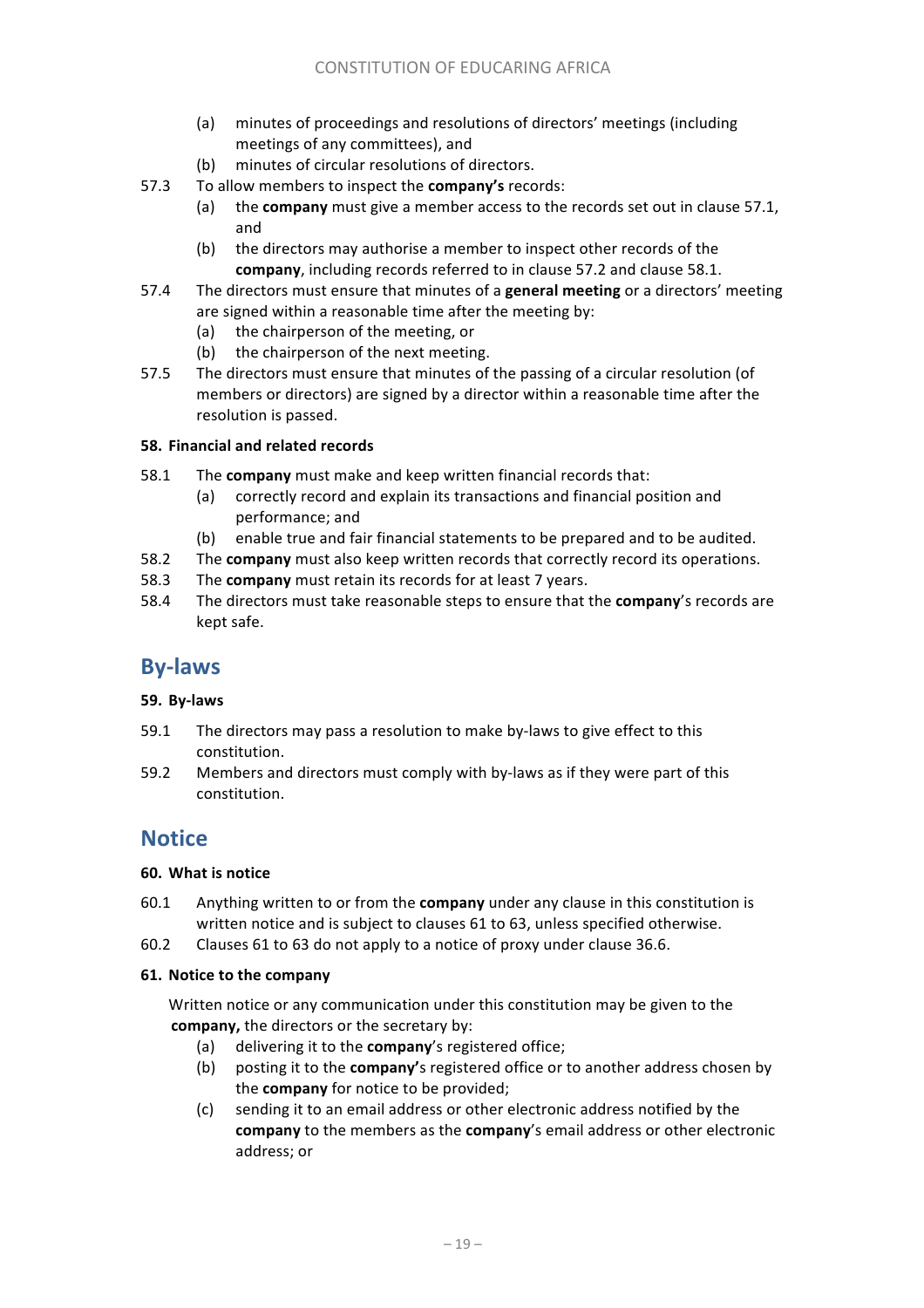(d) sending it to the fax number notified by the **company** to the members as the company's fax number.

### **62. Notice to members**

- 62.1 Written notice or any communication under this constitution may be given to a member:
	- (a) in person;
	- (b) by posting it to, or leaving it at the address of the member in the register of members or an alternative address (if any) nominated by the member for service of notices;
	- (c) sending it to the email or other electronic address nominated by the member as an alternative address for service of notices (if any);
	- (d) sending it to the fax number nominated by the member as an alternative address for service of notices (if any); or
	- (e) if agreed to by the member, by notifying the member at an email or other electronic address nominated by the member, that the notice is available at a specified place or address (including an electronic address).
- 62.2 If the **company** does not have an address for the member, the **company** is not required to give notice in person.

### **63. When notice is taken to be given**

A notice:

- (a) delivered in person, or left at a the recipient's address, is taken to be given on the day it is delivered;
- (b) sent by post, is taken to be given on the third day after it is posted with the correct payment of postage costs;
- (c) sent by email, fax or other electronic method, is taken to be given on the business day after it is sent; and
- (d) given under clause  $62.1(e)$  is taken to be given on the business day after the notification that the notice is available is sent.

# **Financial year**

### **64. Company's financial year**

The **company's** financial year is from 1 July, to 30 June unless the directors pass a resolution to change the financial year.

# **Indemnity, insurance and access**

### **65. Indemnity**

- 65.1 The **company** indemnifies each officer of the **company** out of the assets of the company, to the relevant extent, against all losses and liabilities (including costs, expenses and charges) incurred by that person as an officer of the company.
- 65.2 In this clause, 'officer' means a director or secretary and includes a director or secretary after they have ceased to hold that office.
- 65.3 In this clause, 'to the relevant extent' means:
	- (a) to the extent that the **company** is not precluded by law (including the **Corporations Act**) from doing so; and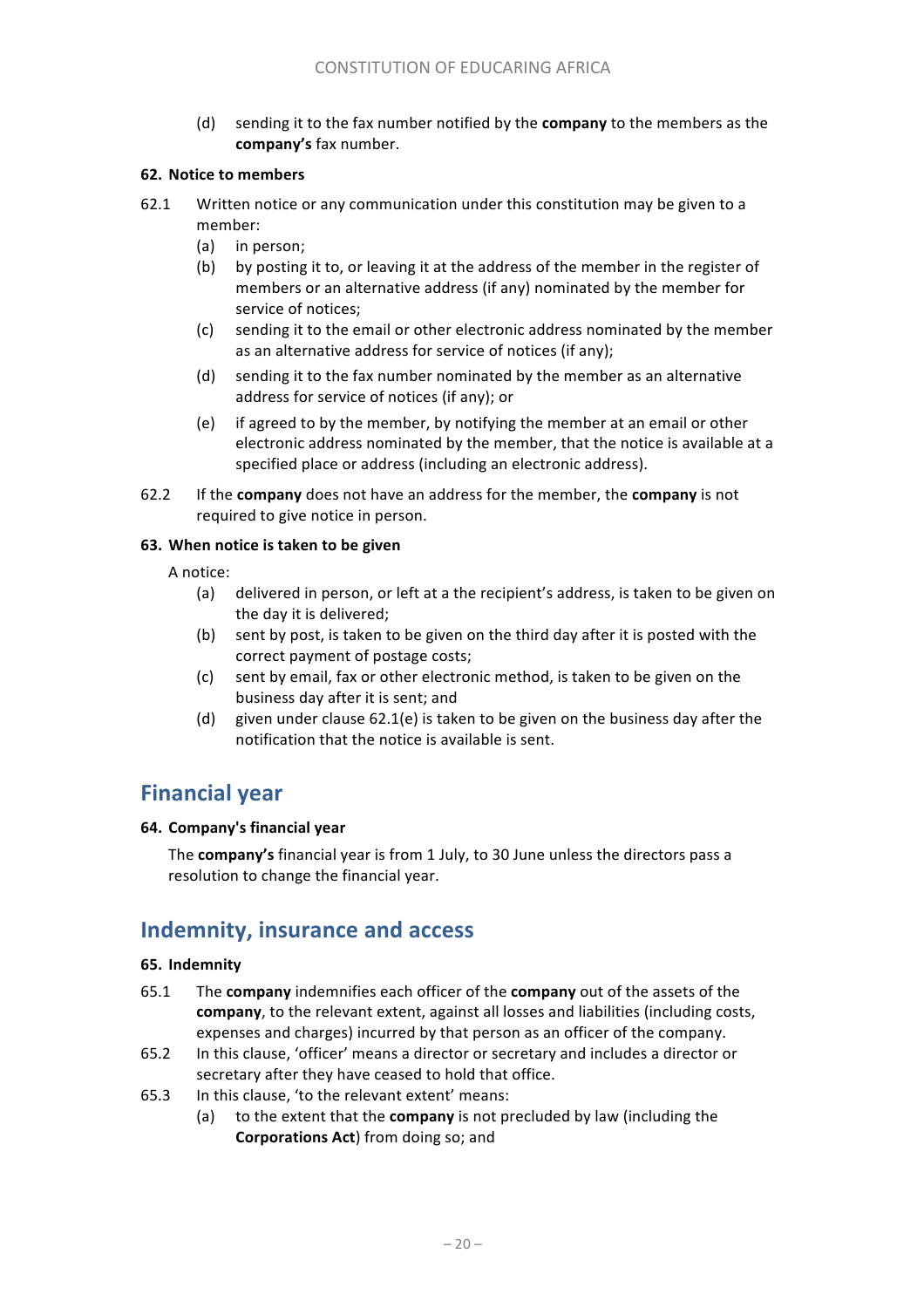- (b) for the amount that the officer is not otherwise entitled to be indemnified and is not actually indemnified by another person (including an insurer under an insurance policy).
- 65.4 The indemnity is a continuing obligation and is enforceable by an officer even though that person is no longer an officer of the **company**.

### **66. Insurance**

To the extent permitted by law (including the **Corporations Act**), and if the directors consider it appropriate, the **company** may pay or agree to pay a premium for a contract insuring a person who is or has been an officer of the **company** against any liability incurred by the person as an officer of the **company**.

### **67. Directors' access to documents**

- 67.1 A director has a right of access to the financial records of the **company** at all reasonable times.
- 67.2 If the directors agree, the **company** must give a director or former director access to:
	- (a) certain documents, including documents provided for or available to the directors; and
	- (b) any other documents referred to in those documents.

# **Winding up or revocation of DGR status**

### **68. Surplus assets not to be distributed to members**

If the **company** is wound up, any **surplus** assets must not be distributed to a member or a former member of the **company**, unless that member or former member is a charity described in clause 69.1.

### **69. Distribution of surplus assets**

- 69.1 Subject to clause 69.2 and subject to the **Corporations Act** and any other applicable Act, and any court order, any **surplus assets** that remain after the **company** is wound up must be distributed to one or more charities:
	- (a) with charitable purpose(s) similar to, or inclusive of, the purpose(s) in clause 6; and
	- (b) which also prohibit the distribution of any **surplus assets** to its members to at least the same extent as the **company**.
- 69.2 If the **company** is endorsed as a deductible gift recipient by the Commissioner of Taxation under the *Income Tax Assessment Act 1997* and such endorsement is revoked or the **company** is wound up or dissolved, the **company** must transfer its surplus assets to another organisation which is endorsed as a deductible gift recipient and is charitable at law.
- 69.3 The decision as to the charity or charities to be given the **surplus assets** must be made by a **special resolution** of members at or before the time of winding up or revocation of endorsement. If the members do not make this decision, the **company** may apply to the Supreme Court to make this decision.

# **Definitions and interpretation**

# **70. Definitions**

In this constitution:

(a) **ACNC Act** means the Australian Charities and Not-for-profits Commission Act *2012* (Cth);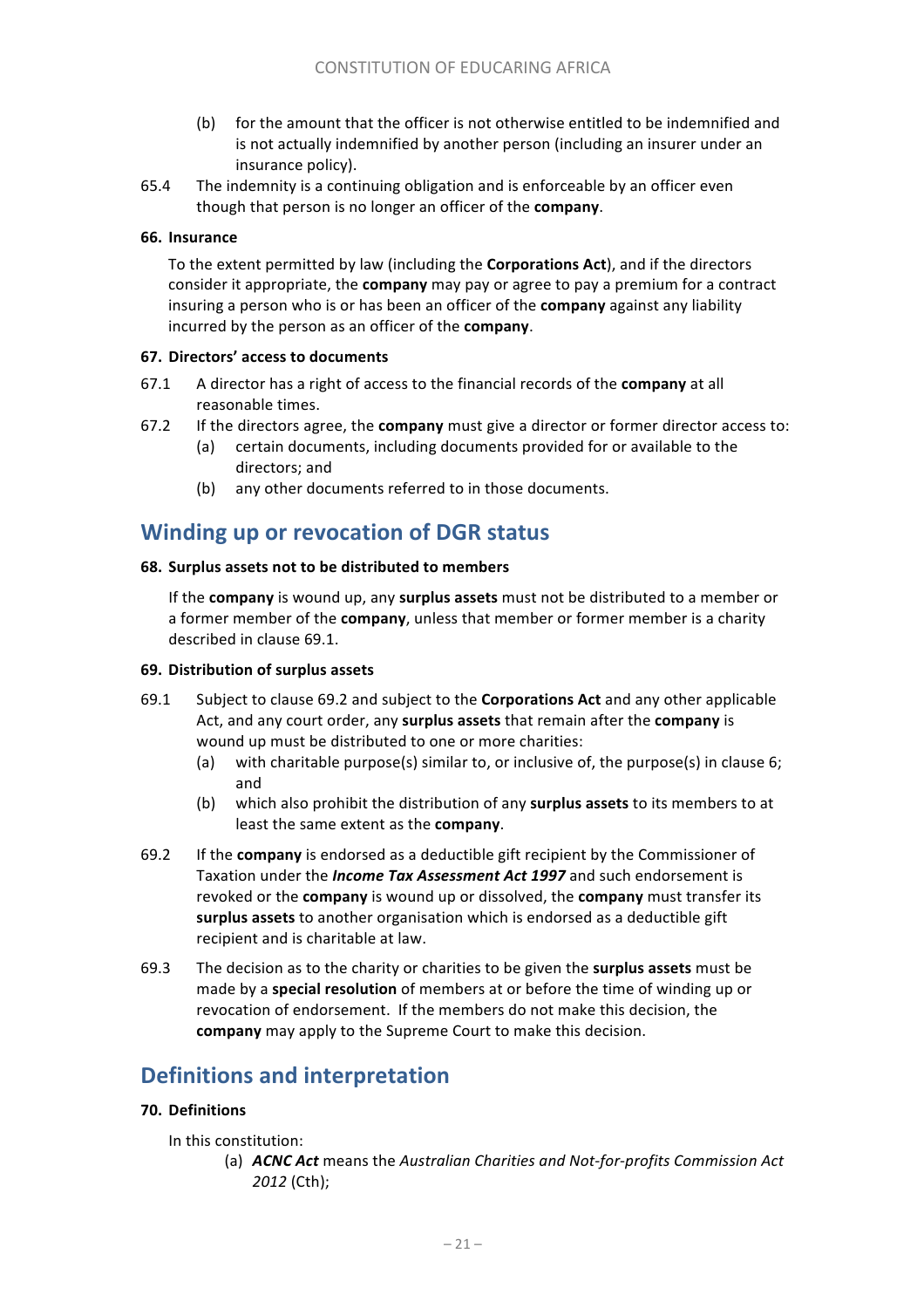- *(b) company* means the **company** referred to in clause 1;
- *(c) Corporations Act* means the *Corporations Act 2001* (Cth);
- *(d) elected chairperson* means a person elected by the directors to be the **company's** chairperson under clause 40:
- *(e) general meeting* means a meeting of members and includes the annual **general meeting**, under clause 20.1;
- (f) *initial member* means a person who is named in the application for registration of the **company**, with their consent, as a proposed member of the **company**;
- (g) **member present** means, in connection with a **general meeting**, a **member present** in person, by representative or by proxy at the venue or venues for the meeting:
- **(h)** registered charity means a charity that is registered under the ACNC Act;
- (i) **Income Tax Assessment Act 1997** means the Income Tax Assessment Act *1997* (Cth)*;*
- (i) *special resolution* means a resolution:
	- i. of which notice has been given under clause  $21.5(c)$ ; and
	- ii. that has been passed by at least 75% of the votes cast by members present and entitled to vote on the resolution; and
- (k) *surplus assets* means any assets of the **company** that remain after paying all debts and other liabilities of the **company**, including the costs of winding up.

### **71.** Reading this constitution with the Corporations Act

- 71.1 The replaceable rules set out in the **Corporations Act** do not apply to the **company**.
- 71.2 While the **company** is a registered charity, the ACNC Act and the Corporations Act override any clauses in this constitution, which are inconsistent with those Acts.
- 71.3 If the **company** is not a registered charity (even if it remains a charity), the **Corporations Act** overrides any clause in this constitution, which is inconsistent with that Act.
- 71.4 A word or expression that is defined in the **Corporations Act**, or used in that Act and covering the same subject, has the same meaning as in this constitution.

### **72. Interpretation**

In this constitution:

- (a) the words 'including', 'for example', or similar expressions mean that there may be more inclusions or examples than those mentioned after that expression, and
- (b) reference to an Act includes every amendment, re-enactment, or replacement of that Act and any subordinate legislation made under that Act (such as regulations).